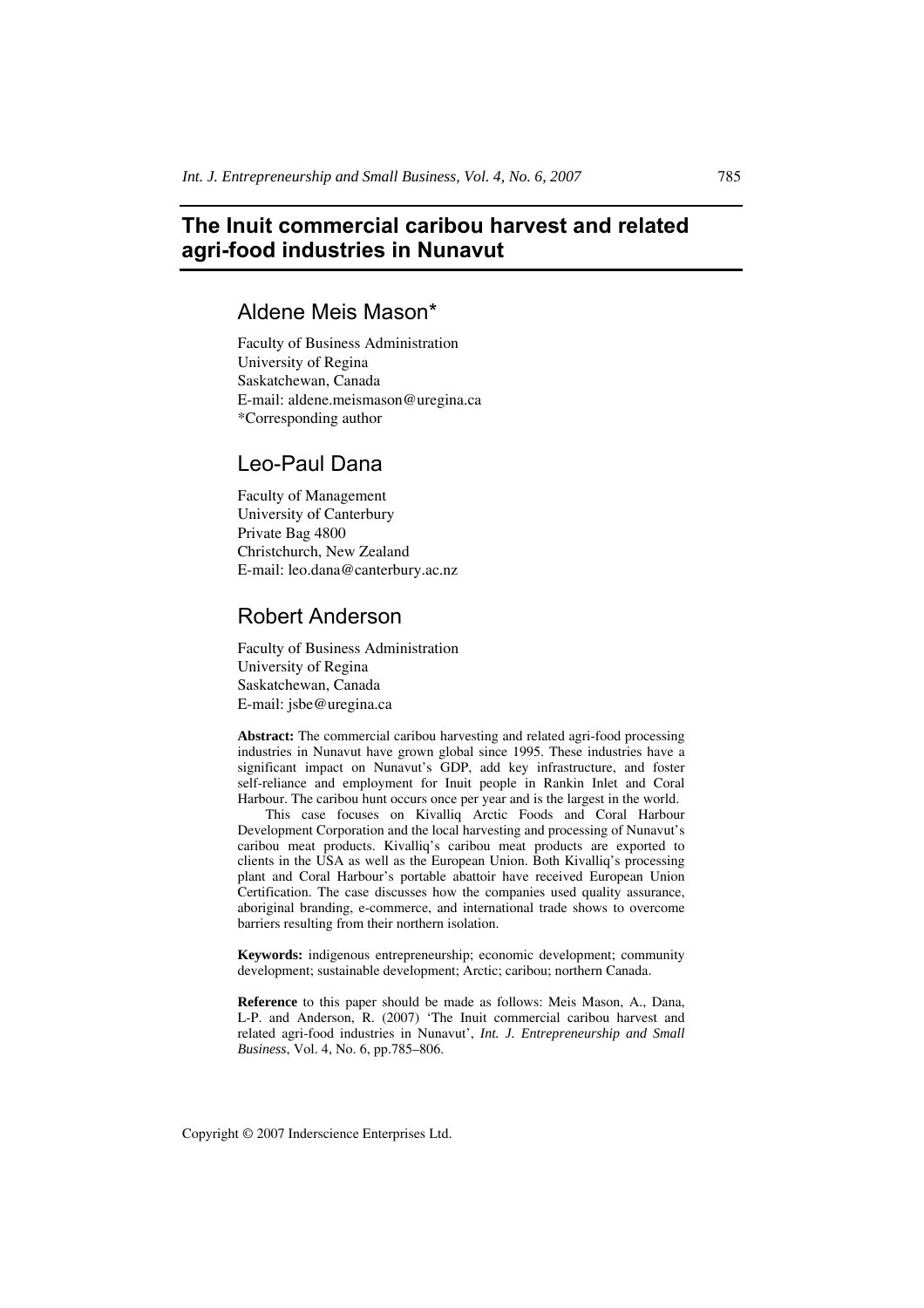**Biographical notes:** Aldene Meis Mason is a doctoral candidate in the Faculty of Management at the University of Canterbury in Christchurch, New Zealand and is a Lecturer with the Faculty of Business Administration at the University of Regina. Her research interests are sustainable indigenous entrepreneurship, cultural adaptation and innovation, business strategy and strategic human resource management.

Leo-Paul Dana focuses much effort on research about primary industries. He is based at the University of Canterbury, New Zealand.

Robert Anderson is a Professor in the Faculty of Business Administration at the University of Regina in Saskatchewan, Canada. He is a leading expert on aboriginal entrepreneurship in Canada.

## **1 Introduction**

Government in Canada, since the 1970s, has stimulated entrepreneurship in aboriginal communities as a means to create self-employment and jobs and as a path to regional development. With the settlement of land claims, aboriginal leaders see economic development and aboriginal enterprises as a means to improve their people's abysmal socioeconomic circumstances. Inuit leaders are asking for Inuit and Northern specific research as they are culturally distinct from other aboriginal peoples and their communities must overcome significant barriers for economic development to occur. In the Dialogue on Northern Research (NSERC, 2004, p.7), priorities for future research to meet the challenge of developing a sustainable diversified economy, should include:

- Measuring/scoping economy/opportunities/social impacts/assessment
	- a incorporate value of traditional economy into economic accounting
	- b out migration
	- c resources where? Capacities
- Work with communities to make informed choices
	- a identify values
	- b institutional mechanisms
	- c wealth management (local, territorial, FN individual funds and royalties)
	- d gap between traditional management and new economic needs
	- e alternative development models
- Indicators of sustainability
	- a What are they?
	- b What is working well?
- Identify links between community health, living conditions, and rapid economic change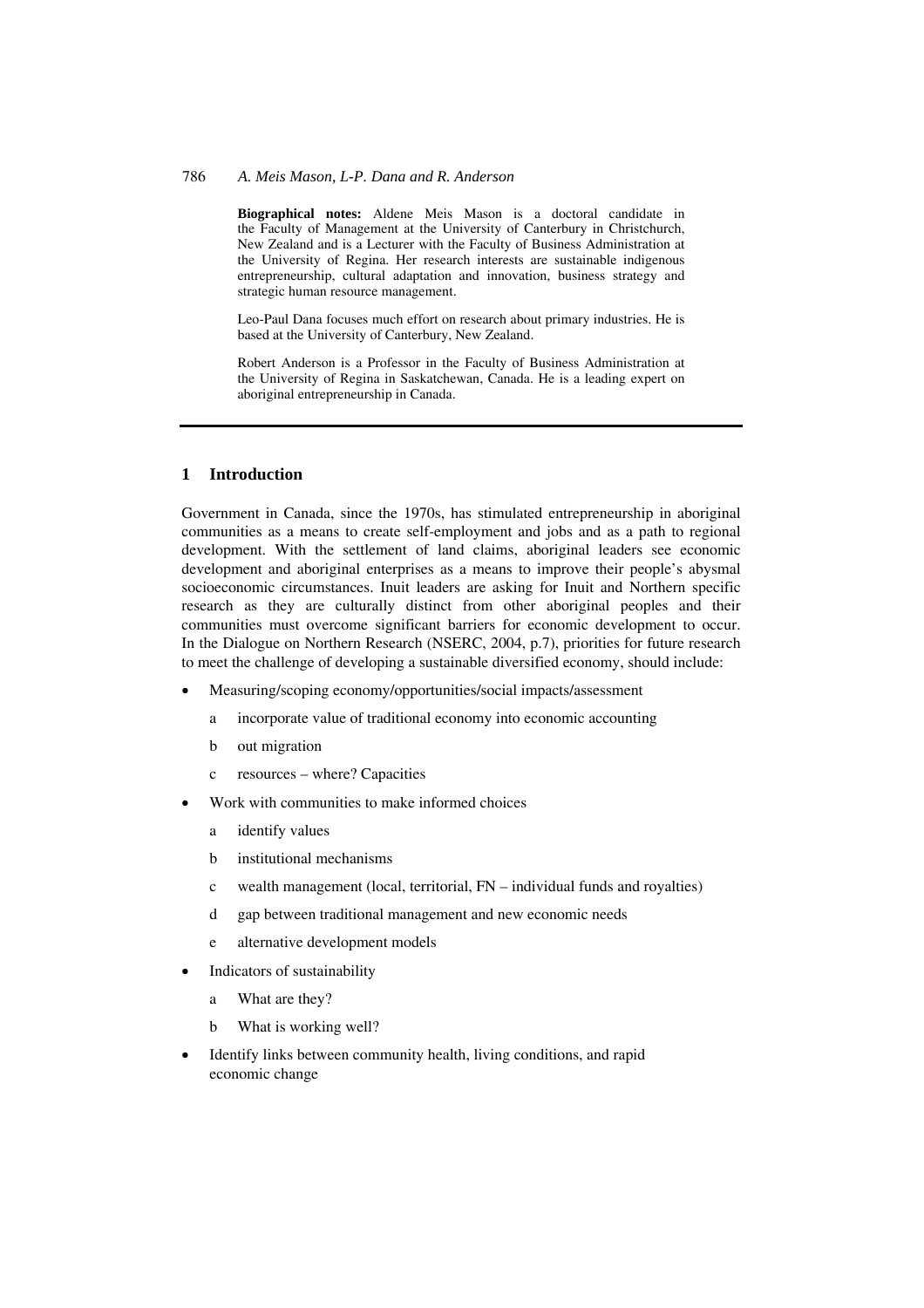- Case studies/assessments/success stories
	- a Evaluate vulnerabilities/resiliency
	- b Evaluate independent business association/regime
- Cross-cutting planning/funding of research by three councils
- Develop international perspective.

This exploratory case study was undertaken to examine best practices in the development of a sustainable Inuit agricultural enterprise. The case is based on interviews with corporate and government officials, and on company and community information collected by performing queries using Pro Quest, ABI inform, Google, Yahoo, WorldCat, ECO, and ArticleFirst. The search terms included Inuit or Indigenous and Small Business or Enterprise; Caribou harvesting; Caribou processing; Kivalliq Arctic Foods; Keewatin Meat and Game; Rankin Inlet; Coral Harbour; Southampton Island; Coral Harbour Development Corporation; Nunavut Development Corporation; Nunavut Economic Development; and Northwest Territories Economic Development.

#### **2 Inuit people Nunavut and the need for economic development**

In Canada, Indigenous peoples are culturally, historically, geographically, and politically diverse, though all share the experience of colonial domination. *The Constitution Act*, 1982 of Canada, recognises three groups of Aboriginal people – Indian, Inuit and Métis. Inuit are the Aboriginal people of Arctic Canada and live primarily in Nunavut, the Northwest Territories, and northern parts of Labrador and Quebec. The Inuit do not live on reserves and are not covered by the *Indian Act*. Instead, Inuit have recently settled land claims with Canada and self-government agreements are being implemented. Nunavut forms 23% of Canada's landmass and two-thirds of our coastline.

In 2001, just one million or 3.3% of Canada's population self-reported as Aboriginal. Among people who identify themselves as Aboriginal, 62% are First Nations, 30% Métis, and 5% Inuit. This represented 45 000 Inuit people – with nearly half living in Nunavut.<sup>1</sup>

Nunavut with an area of 467 107 square km has a population of 27 039 that represents less than .01% of Canada's population. Inuit represent approximately 85% of Nunavut's population, but for communities other than Iqualuit (formerly Frobisher Bay), Rankin Inlet (Kangiqliniq) and Cambridge Bay, the percentage of Inuit is closer to 95%. Educational attainment of Inuit people is still below that of other Canadians – 3% of Inuit had University degrees; 24% had some college education or diploma; 54% of those ages 20–24 had incomplete high school or less (Treasury Board Canada, 2005).

The current economic and social circumstances of Inuit people are terrible. The 1991 census serves as a baseline for measuring the progress of Aboriginal People in Canada as this was used to do future projections by the Royal Commission on Aboriginal People (RCAP, 1996b). In 1991:

• 24% of Inuit reported receiving social assistance (as compared to 8% of other Canadians)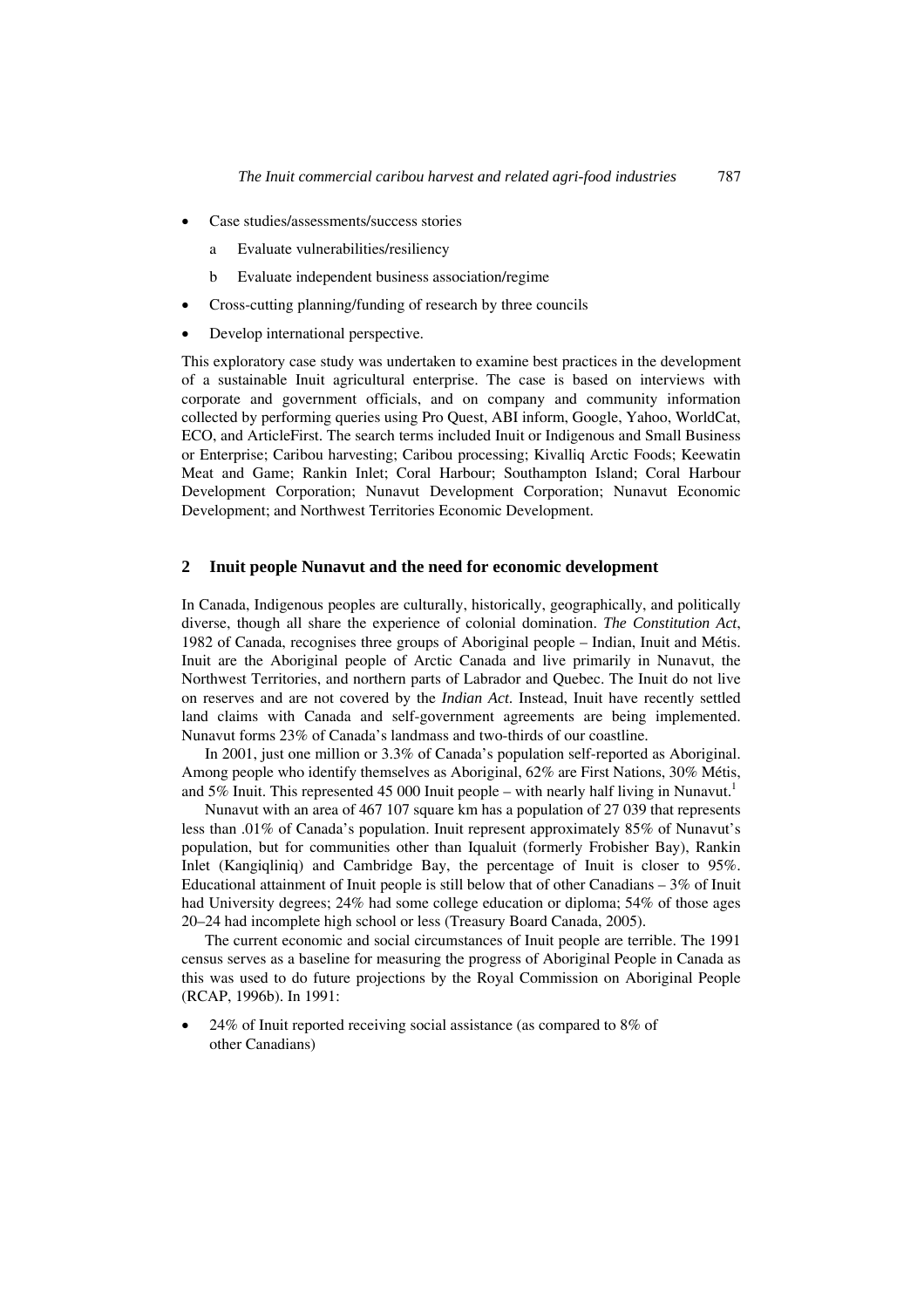- 57% of Inuit were in the labour force (as compared to 68% of other Canadians)
- 25% of the Inuit labour force were unemployed (as compared to 10% of other Canadians)
- 43% of the Inuit adult population were employed (as compared to 61% of other Canadians)
- 57% of Inuit had less than \$10,000 total income (as compared to 34% of other Canadians).

The Conference Board of Canada's study in 2002 for the Nunavut government estimated an unemployment rate in Nunavut of 20.7% in 1999 based on a labour force of 10 904. According to the Nunavut Community Labour Force Survey (Nunavut Bureau of Statistics, 1999, p.8), when the 'no jobs available' definition was included – which included people who reported that the reason they did not look for work in the last month was because they perceived there to be no jobs available – the unemployment rate rises to 27.2% based on a labour force of 11 886. The Inuit unemployment picture is actually worse – 35.8% compared to non-Inuit at 3.3% in 1999 in Nunavut.

Key Inuit leaders indicate the health and society indicators are among the lowest in Canada. Since 1984, the Pauktuutit Inuit Women's Association (PIWA) has been the national voice representing Inuit women in 52 communities across the Canada's north. In PIWA's (2004) presentation to the 2004 United Nations Permanent Forum on Indigenous Issues, the Inuit women explained the problem:

"…Between 1996 and 2001, Canadian Inuit experienced a population growth rate of 12% – four times the rate of the non-Aboriginal population. Inuit now have an average age of just 20 years, compared to non-Aboriginal Canadians, who have an average age of 38 years….Inuit are at the extremes of Statistics Canada indicators: highest rates of unemployment, lowest income, highest cost of living, worst housing conditions, highest rates of communicable diseases, and shortest life expectancy of all Canadians." (p.3)

Jose A. Kusugak, past President of Inuit Kanatami (ITK) which represents all Inuit people of the North repeated these concerns at the Aboriginal Roundtable on Aboriginal Issues. He then added, "Much of this painful social statistic can be tied to poor and overcrowded housing, an education system that fails its students, healthcare that doesn't reach the sick in a timely way, and chronic unemployment" (ITK, 2004, p.5).

According to Nunavut Member of Parliament for Canada, Nancy Karetak-Lindell Nunavut needs to:

> "create the cycle of employment, disposable income and small business. Without the employment, the people have no money to put into the economy. Without money in the economy, there is nothing to support the small businesses, which are so crucial to providing a range of employment opportunities." (Hutchinson, 2002, p.4)

The National Aboriginal Economic Development Board (NAEDB) indicated a need for enhanced capacity building to put Aboriginal people and their communities in a better position to pursue economic activities.

"Many Aboriginal communities and entrepreneurs have considerable catching up to do in terms of acquiring the skills needed to identify economic opportunities, form partnerships, negotiate agreements, design and operate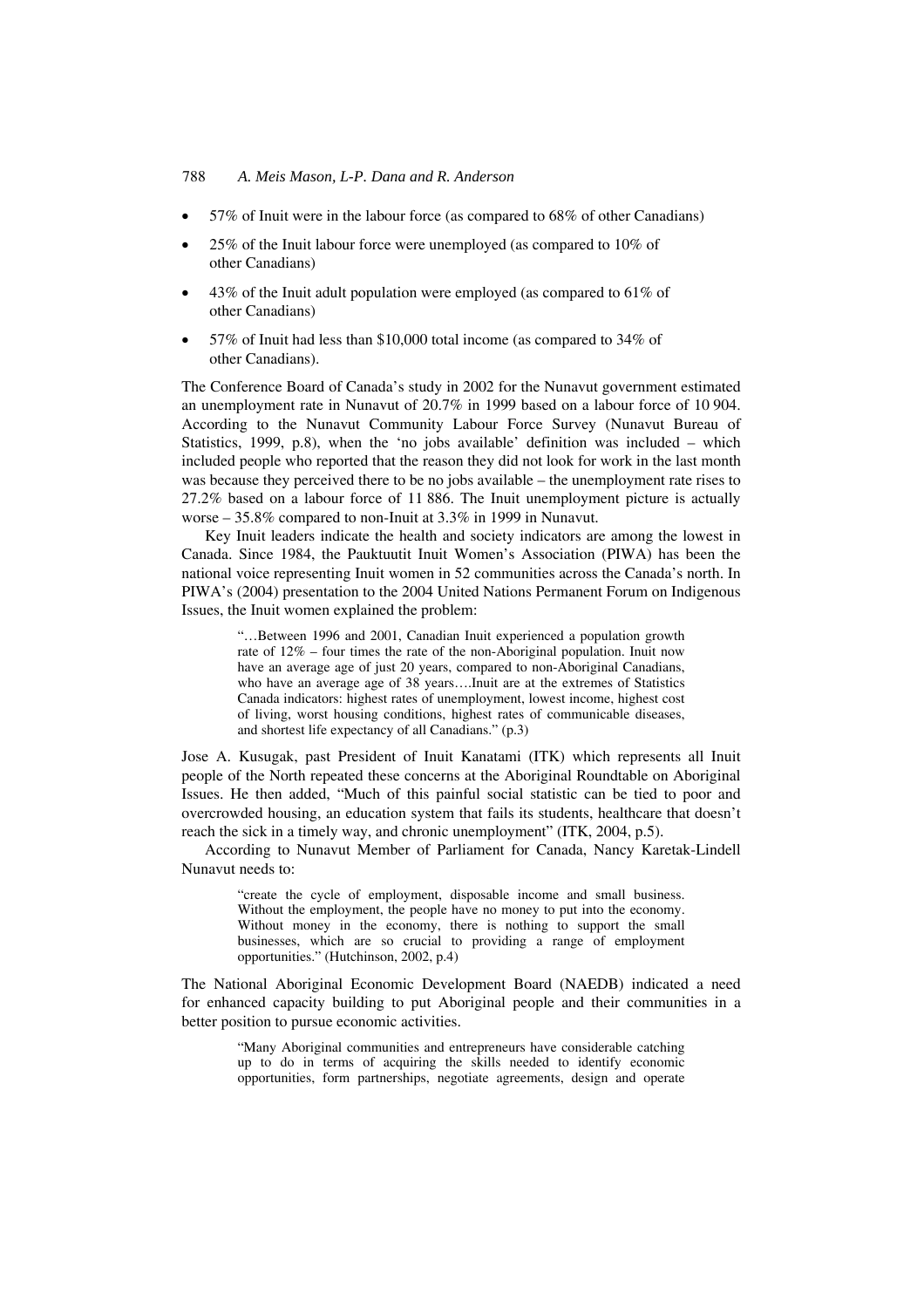business ventures, and design and operate institutions that support economic development. As well economic development cannot be pursued in isolation from the general education and training needs of Aboriginal people." (NAEDB, 2004, p.5)

The Land Claims Agreements are vehicles for Inuit to utilise their lands, financial resources, and benefits to realise their full potential, collectively and as individuals. The Inuit people are looking to develop an economy more in tune with their values and to improve their socioeconomic conditions and quality of lives. Myers (2000) states: "The implementation of Nunavut is not only a chance to attempt self-government, but an opportunity to develop more attuned to Inuit values and resources, and perhaps show the rest of the world what sustainable development really means". According to the Nunavut Implementation Commission (NIC, 1995), "Government will represent an important – and necessary first step in allowing Inuit and other residents to take control of their own lives and futures, to generate their own opportunities, calculate their own trade-offs, and make their own choices" (p.57).

Watt Cloutier (2003) while Chair of the Inuit Circumpolar Conference addressed the World Summit of Indigenous Entrepreneurs and said:

> "In the Inuit world, because of our numbers… in our communities we measure success one person, one family at a time. So a business...supporting 5 families is of considerable importance to us. While our lands lend themselves to mega projects, our sense of sustainability lends itself to smaller entrepreneurial businesses…With the growing realization that strong economies are essential for cultural survival, we have come to attach… more importance to economic and business development…Inuit, …continue to work hard, to have the right to choose both subsistence living as well as participation in the global economy. With the globalization of the market economy, we cannot isolate ourselves from the world around us, nor do we wish to. We seek to be meaningful and influential participants…"

The RCAP (1996b) recommended enhancing opportunities for employment and business development among the Inuit, through development of the small business sector; selective commercialisation of the wildlife harvest; and specialised export development. It also recommended expanding the number and kind of opportunities available to aboriginal young people and adults to earn a living; strengthening the traditional-mixed economy; supporting both the older, more traditional sources of cash and employment, and new ventures in areas as not yet fully exploited; and ensuring that development considers environmental stewardship.

Finally, at the Canada-Aboriginal Peoples Roundtable 2004, the Inuit Break Out Group recommended considering the traditional economy and its sustainability; supporting the institutional and entrepreneurial pillars/cultures; encouraging more aboriginal, partnerships including twinning and mentoring processes between aboriginal businesses; using holistic approaches (integrate culture, heritage, community connected to the bigger Canadian community); building comprehensive economic development programmes – with all economic development elements addressed together; looking at the barrier faced by local businesses; building a northern perspective; and conducting research into commercial development and product application.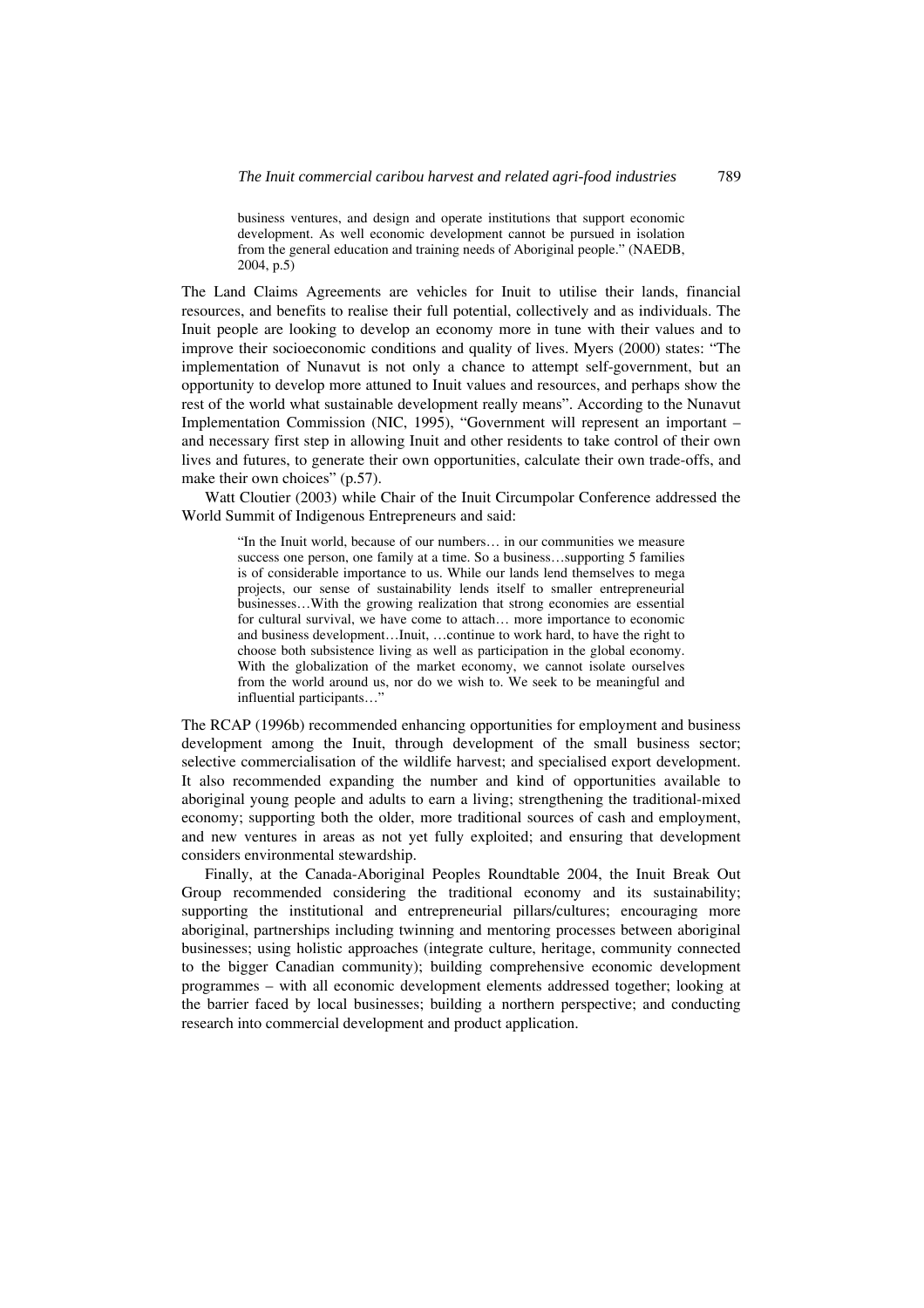#### **3 The communities**

Rankin Inlet (Kangiqliniq), the second largest community in Nunavut, is located on the west edge of the Hudson's Bay about 500 km north of Churchill, Manitoba. The population of 2230 is 79% Inuit and 21% Non-Inuit. It was formed in 1955 when the Canadian government encouraged the Inuit to move into communities and the nickel mine was developed. However, the mine was shut down in 1963. The community has served as a regional centre for the Northwest Territorial Government and now the Nunavut Territory. Most people work for the government.

Coral Harbour (Sudliq or Salliq) is located on Southampton Island about a 90-minute flight from Rankin Inlet. Southampton Island is located in the entrance of Hudson Bay. The island has an area of 41 214 km square. This is Canada's 9th largest island. Coral Harbour, the only settlement on the island, has a population of 822 (94% Inuit and 6% other). It consists of about 50 families. Government transfer payments provided 90% of all community income. Hunting and seasonal work with the mining and exploration companies are important employment sources. Lack of jobs was seen as a high priority by the community.

## **4 Caribou, a traditional country food**

*Rangifer tarandus* includes 'reindeer' (in Sámi), 'caribou' (Micmac), 'tuktu' (Nunavut Inuit) and 'kumaruaq' (Labrador Inuit). It is a member of the deer family *Cervidae*. Reindeer/caribou have been a primary source of food, shelter and transportation material for indigenous peoples in the Arctic and sub-Arctic from prehistoric times to the present (Kofinas *et al*., 1999; Jernsletten and Klokov, 2002; Anderson and Nuttall, 2004). Traditionally, the Inuit used all parts of the caribou for food, clothing, shelter, packaging (bags and caches), tools, transportation, ceremonial artefacts, arts and crafts, and medicines. Today, harvesting traditional country foods like caribou is considered to be agriculture and renewable resources.

To the Inuit people, caribou is more than economic activity; it forms an integral part of the social and cultural way of Inuit life. Hunting has provided important kinship and community ties. Elders train youth in school and in camps how to survive on the land, navigate, hunt, skin caribou, cut and use all animal parts. Men worked together and hunted in teams. To ensure future sustainability, only enough animals were killed for their community needs. After the hunt, the food was first shared with the elders. It was then cut into smaller pieces to meet the current needs of the hunter's family and community. Then, caribou meat was shared among extended family and with family members located in other communities. Excess meat and skin were cached for future needs. If neighbour families were ever short food, the meat would be shared. Caribou was often traded for other products. The caribou also provided an important role in social interaction and ceremonies. Thus, the land and people were closely interconnected.

Many Northern Canadian residents still depend on the caribou for food. According to the Beverly and Qamanirjuaq Caribou Management Board (BQCMB, 2004), the value of the resident caribou harvest was estimated for about \$17 million dollars in 2001 and the cultural value cannot be estimated. According to the Tungavik Federation of Nunavut (TFN, 1989), "The animals we kill provide us with highly nutritious food which is shared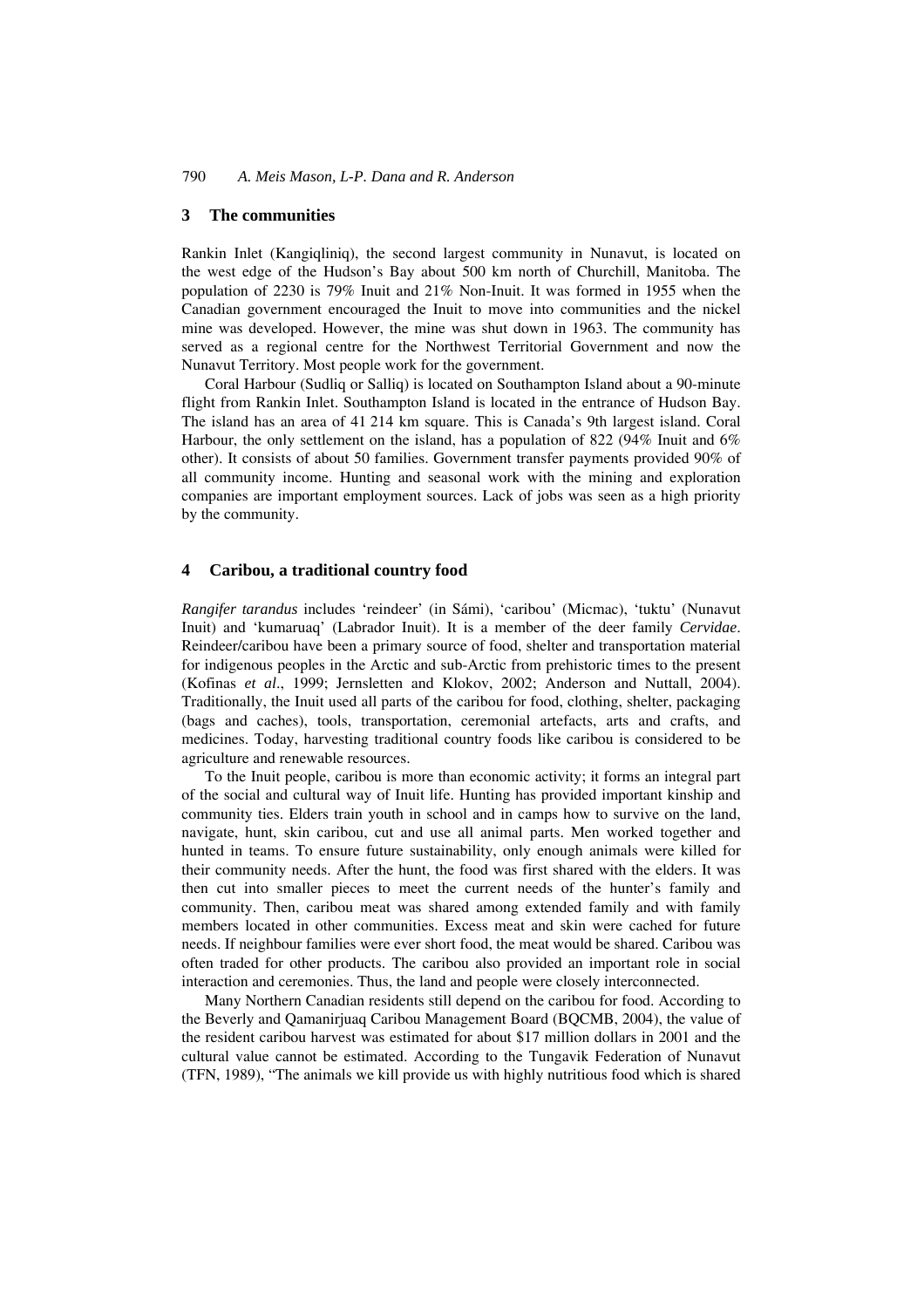with other Inuit who cannot, or do not, go hunting". A recent Statistics Canada survey found that almost 31% of Inuit households in Nunavut, Canada eat caribou daily or almost daily; while only 16% rarely or never eat it.

Caribou is a nutrient dense food. Eating all parts of caribou (meat, milk, organs, blood, bone marrow, and oil) provides a majority of nutrients which in a southern diet would be obtained from a variety of foods. "Vitamin D is the only essential nutrient that caribou lack". Caribou meat is low in fat: 1 g fat per 100 g portion (cooked). The equivalent value for beef is 23, for veal 12, for chicken 13, for pork 45, and for lamb, 28. In terms of protein the comparative equivalencies per 100 g are: caribou 38, beef 17, veal 19, chicken 20, pork 12, and lamb, 16. Ninety grams of cooked caribou provides 170 calories or 711 kJ. It is made up of 72% protein, 5% fat, and 0% carbohydrate. For example, a 100 g serving of roasted caribou yields 30 g of protein (BQCMB, 2003a; BQCMB, 2003b). In an increasingly calorie conscious consumer market, caribou products may become more competitive with beef and chicken as an alternate meat source.

#### **5 Development of the Nunavut caribou industry**

The NWT and Federal government partnered to examine the feasibility of creating economic opportunities (jobs) by expanding into large scale hunts in the early 1980s. The NWT Department of Economic Development and Tourism (DEDT) encouraged the formation of a local chamber of commerce, and placed a development officer in Coral Harbour, the summer of 1986 to examine economic development opportunities (Christie and Ferrazzi, 1991). For export across the territories and into the rest of Canada and the USA, Agriculture Canada needed to inspect and certify the slaughter and processing of the caribou. The objectives of these hunts were to cover the costs, provide meat to the local community, and to determine whether there was a market for caribou meat exported from Canada. The territorial government (keeping in mind that 90% of territorial government spending is a direct transfer from the federal government) provided economic development grants to the communities for the capital infrastructure. They also assisted with the development of business plans, marketing and actually running business operations.

According to Dragon (2002) (quoting Bisette), "Caribou meat from organized hunts sold for between \$0.25 and \$0.75 per pound. Meat was either given to welfare recipients, sold cheaply to GHL holders or was sold locally to local institutions, such as newly formed hostels. These hunts continued sporadically through the 1970 and 1980s."

The caribou on Southampton Island had already suffered a population crash. Until the 1900s, caribou were abundant. Over hunted with the advent of the whalers and fishing boats, by 1935 caribou were rare on the island. The last caribou died in 1953. In 1967, 48 caribou were reintroduced to Southampton Island from Coates Island in 1967. This herd was unique as it did not migrate – the island acted as a barrier. Local hunters and trappers voluntarily imposed a no hunting policy on the island. With no natural predators, the herd had grown to more than 30 000 caribou. However, the island could not continue to sustain the herd size as the caribou was growing at a rate of 27% per year and was depleting the lichen and willows. In 1989, hunt quotas were increased to 300 males and 100 females.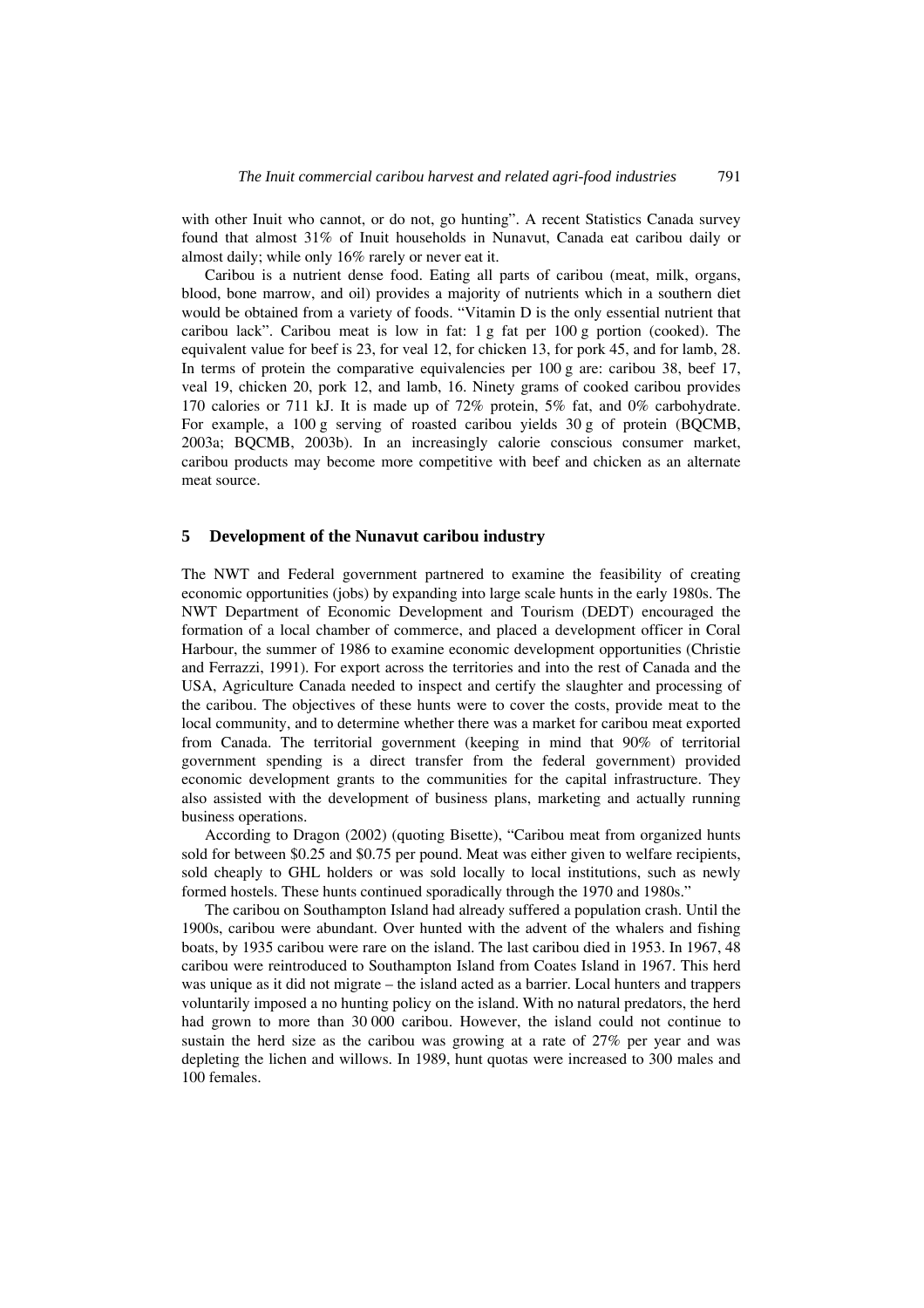In Coral Harbour, the Aivitt Hunters and Trappers Association (AHTA) started its first cull of the Southampton herd in 1993. Funding allocations were made in an economic agreement between the federal and territorial governments 1991–1996. Grants were provided to subsidise costs associated with shipping, supporting infrastructure development, and conduct population inventories. Trial hunts were conducted to develop local expertise in commercial meat processing. Agriculture Canada veterinarians and project managers were used who had southern experience in commercial meat operations.

The first pilot commercial harvest was held on Southampton Island in 1995–1996 with a quota of 3000 caribou. This provided 38 seasonal-hunt related positions. Three Northwest Territory government departments had allotted \$1.1 million under the federal-territorial Economic Development Agreement. The departments included renewable resources, economic development and tourism and education. The hunt's target was 2000 animals or about 150 000 lbs. of caribou. Ten new seasonal jobs were created in Coral Harbour for hunters, skinners, packers, cooks and maintenance personnel. People received training in skinning, proper packaging, and other harvest related skills (Bremer, 1995). The commercial quota was expected to expand to 4000 caribou for 1995–1996. This second year, twelve additional jobs were provided in Coral Harbour. Tunnuq Harvest Ltd., the business arm of the AHTA operated the abattoir site. By 2001, about 3500 caribou were brought in.

#### **6 Kivalliq Arctic Foods Ltd. (KAF)**

In October 1992, Keewatin Meat and Fish Ltd. (KWF) was formed to harvest, process and market Arctic char, caribou and musk-ox within the Northwest Territories. It operated out of Rankin Inlet. (The company was 100% owned by the Keewatin Development Corporation – a crown corporation of the Northwest Territorial Government.) The company changed its name to Kivalliq Arctic Foods in 2001 to more closely identify with Arctic foods and also to be market rather than product driven.

Lacking experienced management, the company had recruited Brian Schindel from Saskatchewan to be General Manager. However, most of the employees were local Inuit people.

The company's Rankin Inlet processing plant burned down in 1997. The decision was made to rebuild the plant with a different floor plan to change the employee and product flow. Quality assurance and food safety had become critical, as Europe had dealt with spoiled reindeer meat coming to market in Finland Hannu Heikkinen, Bovine Spongiform Encephalopathy (BSE) or 'mad cow' disease in England, and outbreaks of salmonella, listeria, and cholera in the EU. The rebuilt plant had more efficient layout, used new stainless steel equipment, and ensured the processes met international quality assurance and hygiene standards. Schindel, the plant general manager, indicated the company regards this new layout as a technological trade secret. While the processing facility was being rebuilt, KAF sold the caribou meat to another company located in the South.

 The product line had everything from frozen to value added. KAF cuts, bones, vacuum-seals, quick-freezes, labels and boxes the meat. The company featured prime cuts from the fleshy hindquarters such as Tenderloins, 7-bone French Racks, and Denver Hinds primarily for restaurants. It also processed meat for ready-to-eat, shelf-stable,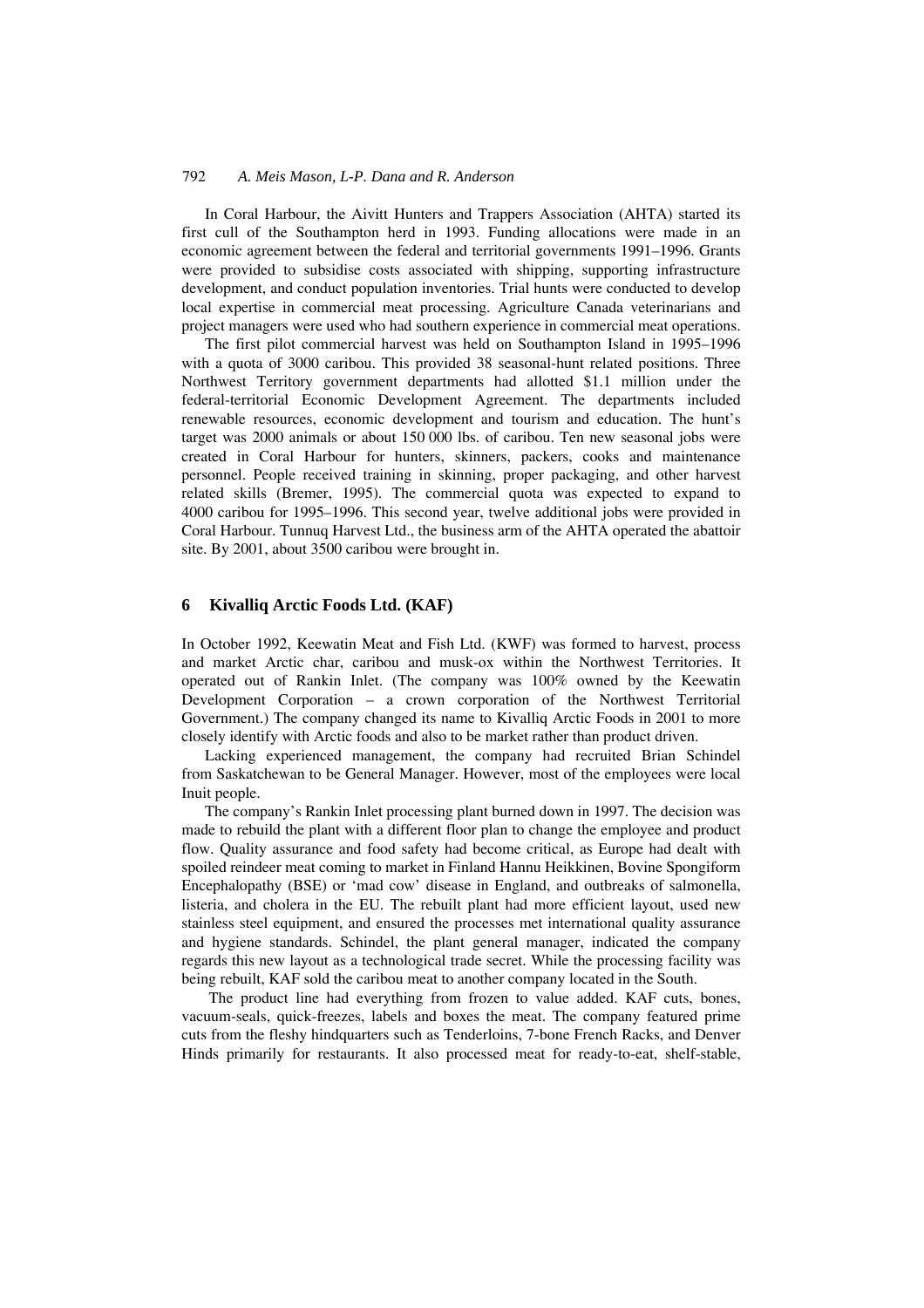salami, jerky, and Mikku (a traditional dried meat with no salt and no preservatives). The caribou products were marketed under the brand name *Tundra Brand Caribou* (KAF, 2003a; KAF, 2003b).

In 1999–2000, the inventory was not moving and KAF needed the cash flow to service the debt. Schindel commented that the Board and major shareholders had indicated to KAF that the debt must be fully paid down before the next year's harvest to protect the integrity of the company. Schindel felt that KAF needed the opportunity to sell the caribou products elsewhere if it could not sell in North America.

In Canada, if meat was consumed within the province or territory it was produced in, mandatory inspection was not required. However, when crossing inter-provincial borders, the animal had to be slaughtered and processed in a federally registered plant. Federal inspection was done under the authority of the Canadian Meat Inspection Act and Regulations and was conducted by officials of the Canadian Food Inspection Agency (CFIA.) These regulations contained strict facility construction and sanitation standards to ensure safety of the meat/meat product and required inspection of each animal and carcass before and after death. The CFIA made an on-site inspection of KAF's Rankin Inlet plant facilities every three weeks. They also worked on-site during the Coral Harbour harvest. When KAF started exporting to the USA, not only was CFIA's inspection necessary, but the documents had to be signed by a veterinarian. KAF therefore required a veterinary inspector on-site at all times. Additional CFIA inspectors came to Coral Harbour and were on-site during the annual caribou harvest.

#### **7 Nunavut Development Corporation**

In 1999, when Nunavut was created, the Nunavut Development Corporation (NDC) was formed to continue the operation of nine subsidiary development companies operating in the Baffin, Kivalliq and Kitikmeot regions and seven Nunavut communities. It is a crown corporation of the Government of Nunavut (GN). According to John Hickes, President of NDC in the NDC Annual Report, "by design and intent, it's not to make any profit at the outset. If it was profitable the private sector would step in and do it". The mandate of the NDC is to create employment and income opportunities for residents of Nunavut; to develop, maintain and stimulate the growth of local businesses and promote economic diversification. To this end, NDC focused on value added exportable products that utilised the unique talents and resources of Nunavut. This included the responsible development of businesses in the arts and crafts, clothing and meat and fish sectors.

More than 525 Nunavut residents were employed directly as employees or indirectly as harvesters or cottage workers in NDC businesses. Five companies specialise in arts and crafts; four companies specialise in meat and fish processing of wild char, turbot, caribou and musk-ox. KAF was one of these companies.

The NDC improved the quality of life by providing for the company's economic viability but also economic returns generated through jobs created and the training received.

"…The NDC, through financial support by way of direct purchasing, subsidy funding, and capital and venture investments works to responsibly develop territorial sectors by establishing an economic presence in Nunavut communities. Ultimately the goal of the NDC is to develop self-sustaining, locally controlled enterprises, built upon unique Nunavut products that such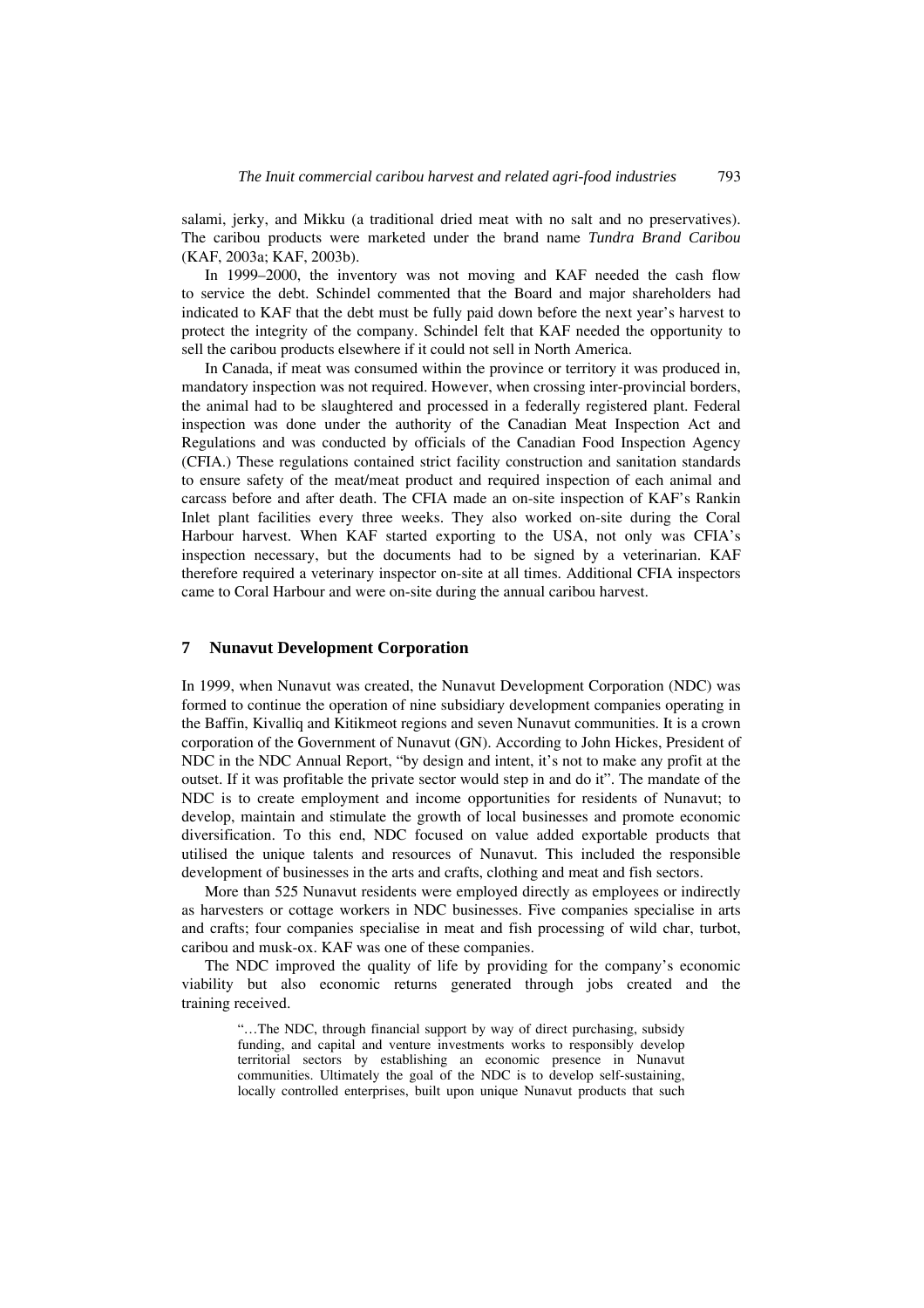industries generate. Many of the businesses that operate in these market sectors are not and may never be profitable and hence unable to survive without the ongoing financial support of the NDC. The NDC evaluates its fiscal standing in each investment by measuring the ongoing economic return generated through job creation and the cost to create such jobs." (NDC, 2003)

Inuit people have gradually gained the knowledge and skills to take over control of the businesses. In 1992, the North West Development Corporation had two or three Inuit people on each board of its subsidiaries. Today, all the boards of the subsidiaries of NDC are made up of Inuit people. Also, all of NDC's companies have professional Inuit management and a nearly total Inuit workforce.

## **8 Expanding the market**

KAF received federal approval in 1995 for a commercial licence to sell caribou across inter-provincial borders through out Canada. The caribou industry was very small as the meat was very expensive to harvest. At start-up, the concept was great – to sell plentiful local fish and game. One issue was getting the harvest up to a quantity where customers knew there would be a steady supply.

KAF had other competitors which sold caribou. According to Schindel, Northern Quebec had hit and miss harvests because its herd migrated and the harvests ranged anywhere from 1500 to 3000 caribou. Customers were leery of locking into a deal and then not getting the product. In 1998, the company had four slaughterhouses costing \$3.5 million idle. It only had Quebec certification so it could not market the meat outside Quebec as the plants did not meet Canada's certification standards (George, 1998). The company had received considerable government support to upgrade its facilities. It also refocused on building its harvest numbers up so NAF could assure a sustainable supply for its customers (Lawrence, 2000). Schindel felt this competitor's attention to quality control and cuts were not as good as KAF's. Customers had returned their product and then asked for KAF's. The Nunavut company had adopted a clearly identifiable and distinctive yellow label which was attached to the vacuum wrap meat products to distinguish itself.

Another competitor, the Labrador Inuit Development Corporation had been hunting caribou for export within Newfoundland since 1986. They had operated a caribou meat processing facility since 1988 in Nain, Labrador. An Inuk was trained as a meat inspector and certified as a federal inspector so the meat could be sold beyond the provincial boundaries. The Labrador plant suffered structural damage from permafrost and had to be closed. Then the caribou herd changed its migration patterns and it was not economically feasible to rebuild the plant.

In the USA, the caribou is not wild but farmed. Caribou are a protected species in Alaska and the meat cannot be sold. However, when caribou and reindeer have inter-mingled, the meat may be sold as reindeer meat. Alaska currently had no operating USDA approved processing plants.

Traditional Inuit foods such as caribou, musk-ox and char were viewed as exotic foods in the South. Many Southern consumers were still hesitant to buy an unfamiliar product, particularly one that may cost more. KAF was the first Canadian company to export caribou to the USA. KAF initially saw its main competition coming from other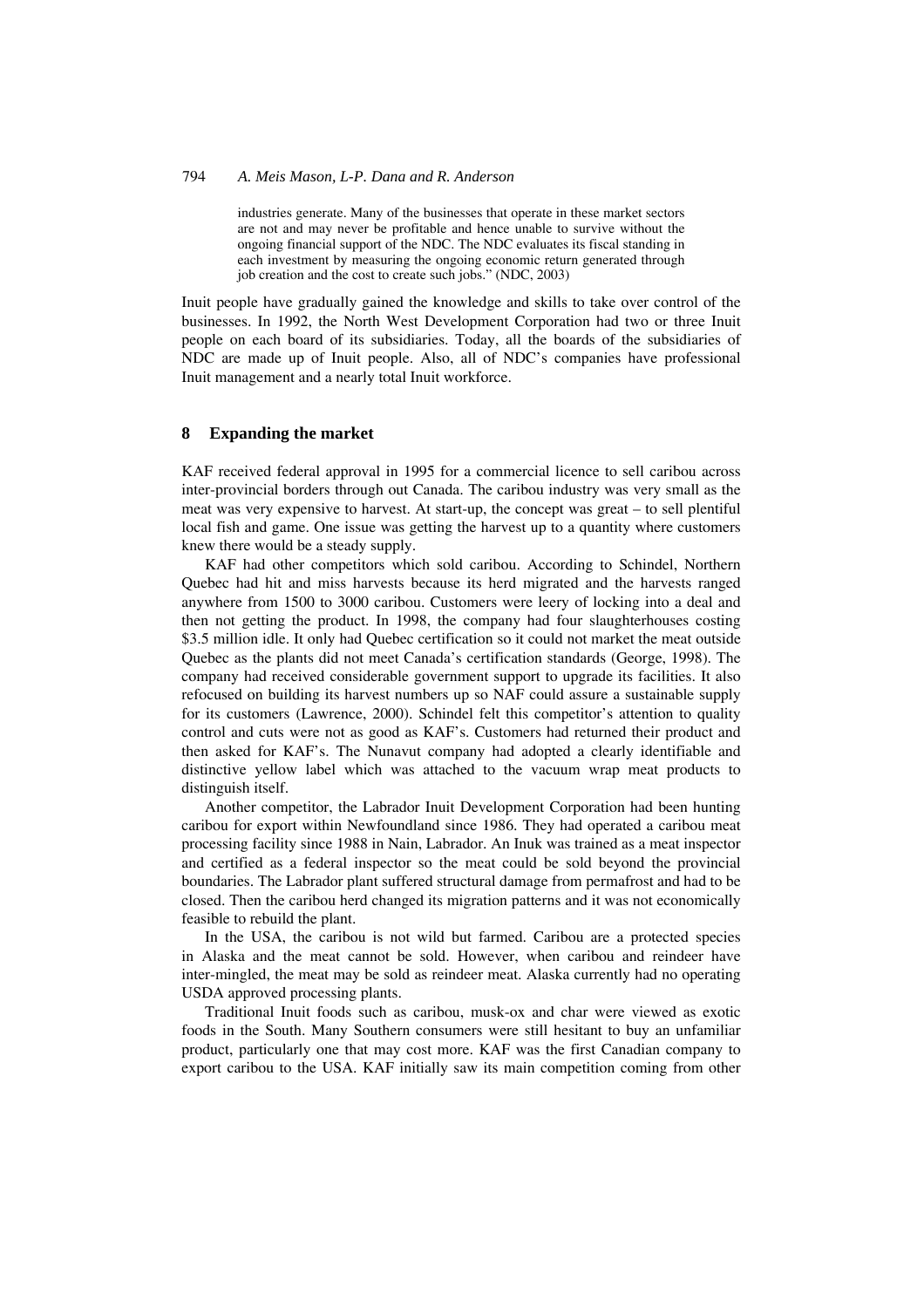exotic meats, such as buffalo, deer, emu and ostrich. Schindel indicated, "It's a tough business. It is a select market and you have a select clientele. It can also be very volatile". A good portion of the company's product went to resorts like Banff, Alberta, Canada and Vail, Colorado, USA. Other key customers included upscale hotels and restaurants. KAF had never really focused into the retail market like large grocery chains. The company had realistically assessed its distance from markets. Its production capacity would serve more than 1000 restaurants as customers. By developing a network of 20–30 distributors, KAF had fewer customers to serve thus saving on invoicing, collections and service while extracting more value. The high costs associated with its Nunavut location also required an up-scale niche market willing to pay more for the caribou products.

In 1999, Manitoba sponsored a 3-day trade mission to Nunavut consisting of 45 business people. The Manitoba Food Development Centre (MFDC), a provincially owned body signed an agreement with KAF. MFDC would provide assistance in research and development for creating or diversifying their product base, for troubleshooting and optimising the caribou processing, developing a program for Hazardous Analysis of Crisis and Critical Points (HACCP), and developing nutritional labelling. The company was looking for help in marketing caribou and char to Manitoba and Western Canada. They also were looking at developing more sophisticated and refined food products. Other clients of the MFDC had included Nestles, McCains and Maple Leaf Meats (Wilkin, 1999).

## **9 Growing global**

Schindel knew the company had to expand globally to take advantage of the world market. The company first decided to explore selling in Europe. In estimating the target market potential for KAF's products and the related marketing objectives of our company, it was well-known that the USA, Germany, France, and England enjoy game meats. Each country had a large population, with many game meat distributors. Kivillaq's products would compliment an existing product line of game meats by offering wild caribou.

According to Schindel:

"You have to know the market and what your product is up against in selling in the market place and what the product competition is going to be….Not only is this an opportunity to present our product to potential customers, but we'll also see what other products we compete against look like, how they're packaged, distributed, all these different aspects."

Schindel commented that as a subsidiary of NDC (a Crown Corporation), KAF could not receive federal funding. KAF was a member of the Quebec-based First People's Business Association (FPBA). This organisation actively promoted the development of networking to stimulate strategic business alliances/partnerships between Aboriginal enterprises themselves and with the general business community both nationally and internationally. Through FPBA, KAF was able to take advantage of funding from Aboriginal Business Canada (ABC) for trade shows.

KAF was part of the Aboriginal Pavilions located in the Canadian Pavilions in the Team Canada Trade Missions to Russia and Germany. Also, it was one of four Canadian Aboriginal companies featured at ANUGA 2001 Fair and Trade Show in Cologne,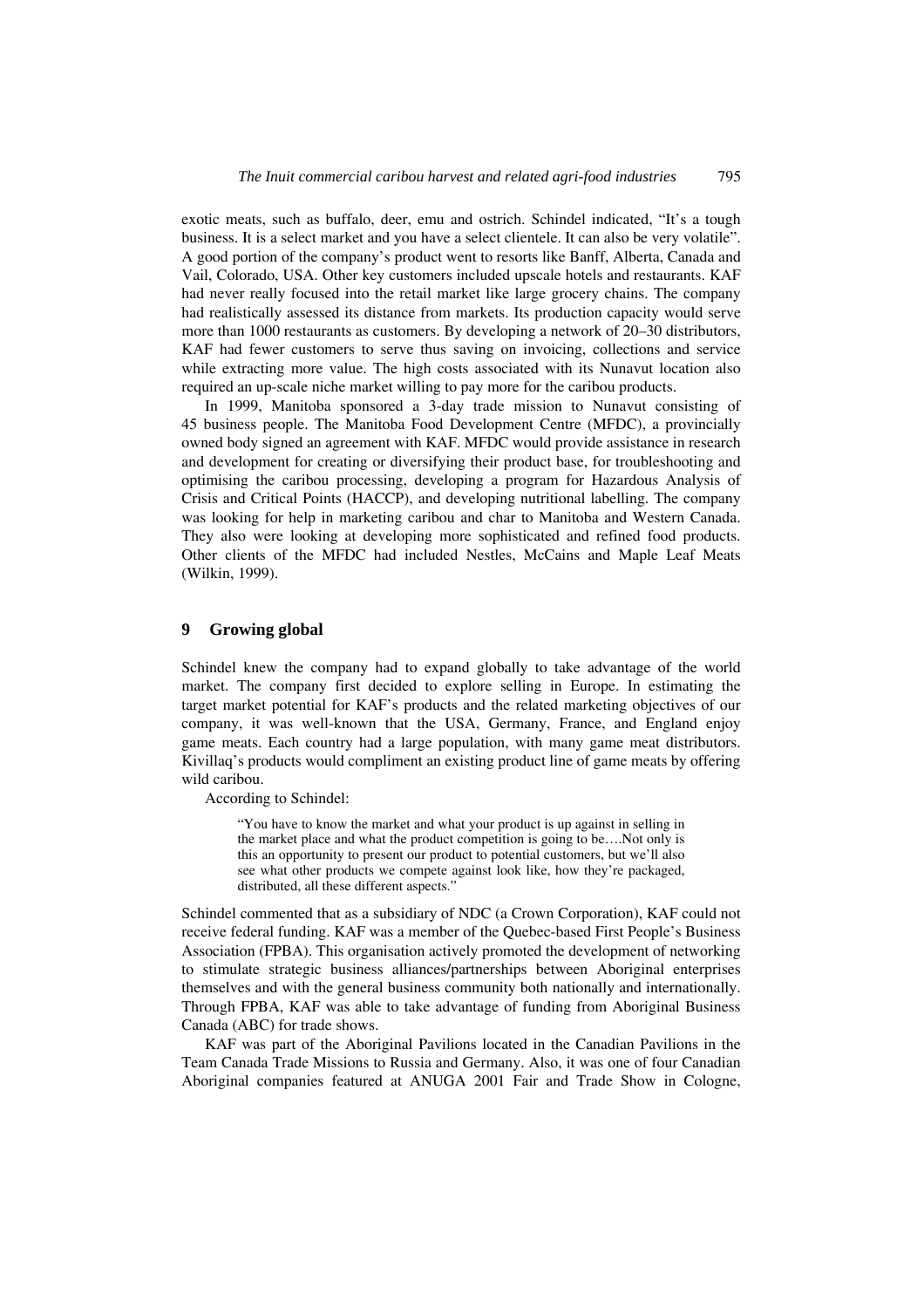Germany. ANUGA was the largest food and beverage products trade show in the world with more than 6400 exhibitors and 144 countries participating (INAC, 2001). They also participated in Salon International de l'Alimentation, des Boissons, des Vins et Spiritueux (SIAL) show held in Montreal 2001 and again in 2003. FPBA had also organised the special Aboriginal Pavilion. Industry Canada, through the ABC programme and the Quebec Office of Indian and Northern Affairs and the Economic Development Programs Directorate and Agriculture and Agri-Foods Canada co-sponsored the cost of constructing, coordinating and marketing the pavilion (ITC, 2003).

According to the Aboriginal Trade Commission Office, the trade shows' objectives were to establish presence and enhance visibility, identify new markets and potential buyers, follow up on leads from SIAL Montreal 2001 Food and Beverage Trade Show, generate sales, identify new distributors and support existing ones and gain international trade show experience. During the trade shows, KAF participated in product tasting, sponsored dinners and receptions and meetings with selected distributors. For the Western Canada Trade Mission to Texas and California 2001, KAF's caribou meat was served at receptions and dinners (Rideout, 2001).

KAF paid for its own market research. Travel expenses for participation in the international food shows and trade missions were paid for by the Territorial and then Nunavut governments. KAF sourced potential contacts utilising Canadian International Trade Commissioners and consulates of Foreign Affairs and International Trade Canada and contacts of Agriculture and Agri-Food Canada in the target countries. By meeting with potential export contacts, KAF started to determine product specifications, product integrity, and price comparables. Schindel commented:

"We learned our product would have to be cut and packaged specifically to the needs of targeted distributors. Potential clients liked the meat vacuum-sealed and quick frozen in small quantities. Some cuts had to have the fine covering skin removed. (This is called 'blue skin' in Europe and 'silver skin' in the US). The market research also indicated a very strong interest in caribou jerky. Importers and their customers were also very concerned about contaminated meat and genetically modified foods."

The company prepared market comparisons for prices and cuts of wild caribou with farm raised game meats (see Tables 1 and 2). The caribou products would be quite expensive as Kivalliq intended to sell to wholesalers who sold to high-end restaurants.

| Product name | <b>Tenderness</b> | Nerve          | Blue (silver) skin |
|--------------|-------------------|----------------|--------------------|
| Strip loin   | т                 | $\overline{0}$ | <b>Off</b>         |
| Tenderloin   | T                 | $\overline{0}$ | <b>Off</b>         |
| French rack  | T                 | $\overline{0}$ | Off                |
| Legs         | T                 | $\overline{2}$ | Some               |
| Denver hinds | T                 |                | <b>Off</b>         |
| Shoulders    | М                 | 3              | On                 |

Table 1 Product integrity

Notes:  $T = T$ ender; M = Medium

 $0 = I$  east;  $6 =$ Most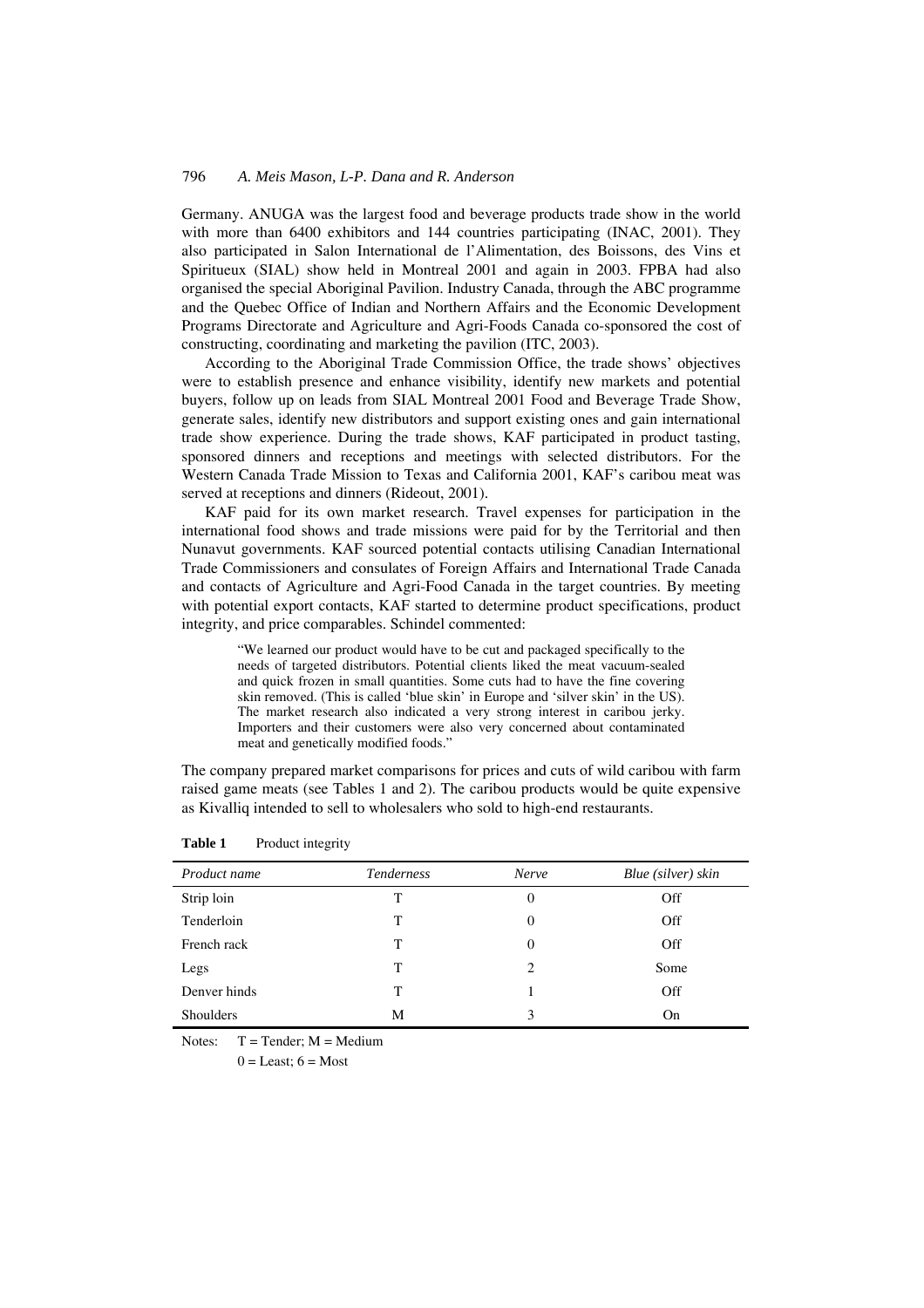The vast majority of food laws of the European Union members had already been fully harmonised. Based on the EU single market principle, all foods legally imported and distributed in one member country of the EU could also be distributed in all other member countries, except in those cases when a country could prove health concerns. To export the caribou meat products, Schindel knew it would be important for KAF to seek and maintain EU certification. In focusing on the export market, Schindel realised the extreme importance of meeting the regulatory procedures and requirements of each country and these regulations could vary greatly from one country to another. Equipment, cutting techniques, facilities, packaging and labelling – all must meet international regulatory guidelines for consumer health and safety. For example, according to the USDA, for exporting from the USA to Europe, the labels required the specification of the nutritional content for particular meat types, different bar codes, list of ingredients, genetically modified ingredients, quantitative ingredients declaration, metric weights and measures, shelf life, storage conditions, place of origin, contact details, and lot marking. The labels also had to be translated and required different dimensions (USDA, 2003a; USDA, 2003b).

Table 2 Price comparables on meat products (prices quoted in Canadian \$ per pound of weight)

| Product type              | Caribou KAF | New Zealand Deer | New Zealand Deer* |
|---------------------------|-------------|------------------|-------------------|
| Hips (shank off/boneless) | \$8.51      | \$6.20           | \$6.33            |
| <b>Denvers</b>            | \$10.41     | \$7.69           | \$7.89            |
| <b>Tenderloins</b>        | \$19.55     | \$12.95          | \$13.15           |
| French rack               | \$19.55     | \$11.20          | \$13.61           |
| Strip loins               | \$19.55     | \$11.55          | \$13.61           |

Note: \*Table contents in the two columns for New Zealand Deer are accurate and taken from Brian Schindel's Kivallik Arctic Foods presentation delivered at the Native Investment and Trade Conference held in Saskatoon, Saskatchewan in 2001 (see Schindel, 2003).

European certification would be difficult to obtain and maintain. EU inspectors would still have to give their final approval. They would review all the documentation, perhaps make an on-site inspection, and give limited two-year approval. Schindel realised the certification process could be summed up as 'costly' and 'loads of paperwork'. Everything about the animal slaughter and processing would need to be documented and approved. Transportation requirements, sanitation, temperature, water sampling, inspectors on location, and specialised staff training – the list went on. Even the employees needed health certificates to show they were acceptable to work in a meat processing facility. This would not just be a one-time thing. The red tape would be continuous (Howatt, 2003a; Schindel, 2004). According to Schindel, "Random spot inspections of the plant could still be done by the Americans or the Europeans at any time". Coral Harbour has the caribou, the Inuit hunters and the only portable abattoir certified by the European Union. Rankin Inlet has the only wild game processing plant in North America certified by the European Union. Together the communities process the world's largest commercial game harvest.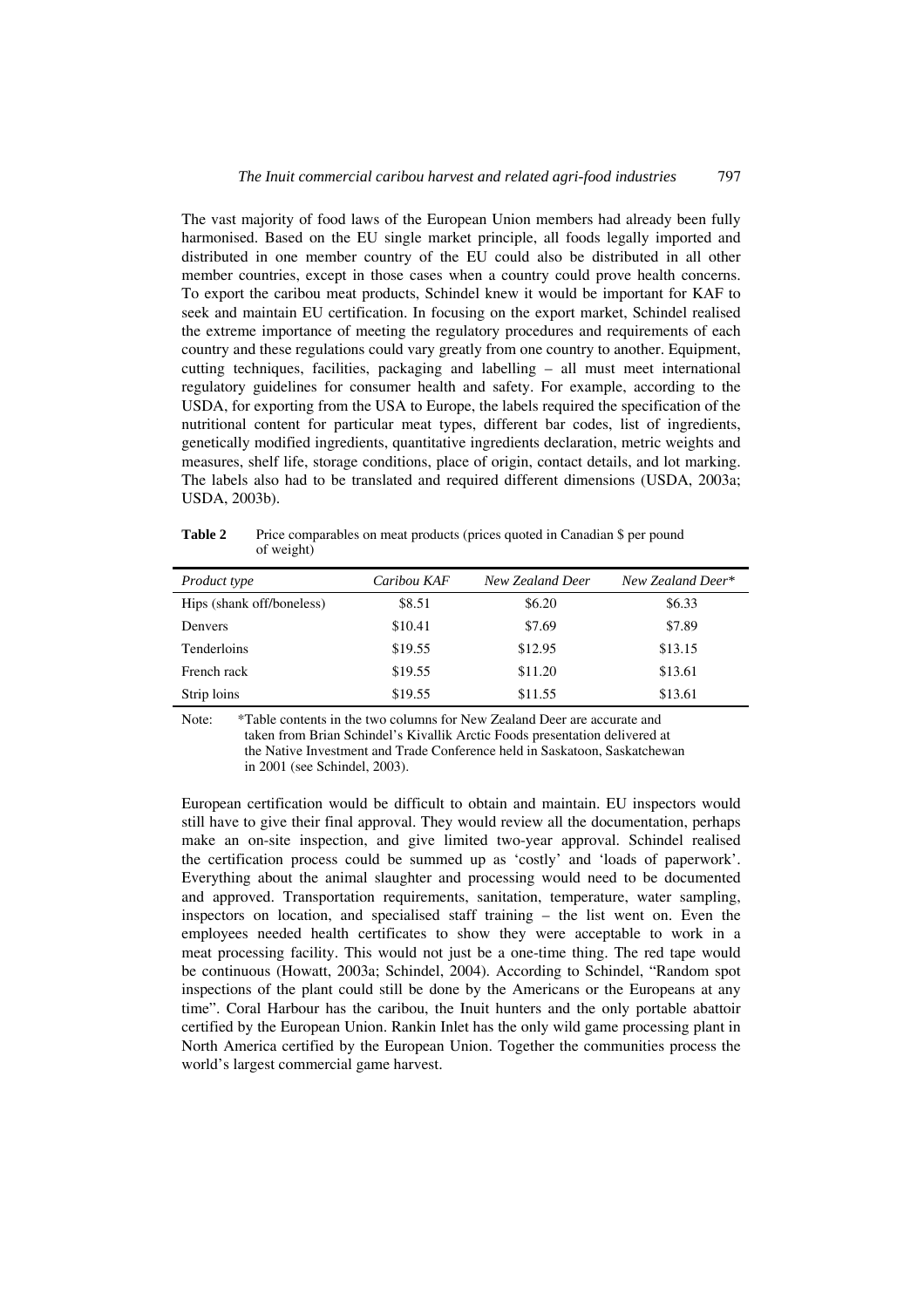When Mad Cow Disease (Bovine Spongiform Encephaloapthy or BSE) hit in May 2003, caribou were affected just like beef cattle as they are ruminants. A ruminant is a hoofed animal with a compartmentalised stomach that chews its food. The USA along with 35 countries issued an embargo on Canadian beef. The USA which represented about 30% of KAF's meat market, closed its borders. Compared to beef, the ban on Nunavut's caribou could be seen as minimal. However, the revenues lost represented about \$400,000 annually – a large portion of the exports for the Nunavut economy (CBC News, 2003; Greer, 2003a; Puglia, 2003). Nunavut officials met with their US counterparts. The Canadian Food Inspection Agency also participated by presenting documentation and scientific studies. After the negotiations, KAF's caribou meat and products were exempted because of the geographic isolation of the herds, the nature of the feed (diet of lichens and willow), and the distinctive product status (wild game) (BQCMB, 2003c; Poole, 2003).

As a result of BSE, in the 2003 harvest at Coral Harbour, the CFIA was a lot stricter to increase hygiene and quality assurance. One veterinarian and two CFIA inspectors were on the site at all times. There was also an on-site a Quality Control expert from Alberta (Greer, 2003b). CHDC also made substantial investments in infrastructure to up-grade the facilities for equipment such as boot washers, sanitisers, stainless steel knives and cutting tables, hot water heaters, lighting, electricity, and digital recording equipment.

#### **10 Aboriginal/Inuit branding**

The company created a website to increase its market and establish a stronger Inuit brand. The wording of the advertising stressed 'Quality', 'Land', 'Wild naturally', 'Truly wild' and 'Organic'. KAF reinforced that caribou eat lichens and willows not touched by pesticides. It also associated the product with the romance of the north, the product was harvested and processed by Inuit of Nunavut. Along with its name change, KAF changed its logo to use images associated with the Inuit – the northern star, inukshuk and igloo. At the trade shows, the KAF booth at the Aboriginal pavilion featured an Inuit employee wearing traditional styled Inuit clothing. As well, the northern star, inukshuk and igloo were prominently displayed in the background.

The following paragraph contains excerpts from the KAF (2003b) website:

"Even today the caribou roam wild, on an island. We harvest the caribou in the wild. The caribou that we process have not been confined or herded, nor are they held captive in any way. The *wild* caribou feed on lichen in the wilderness in their natural habitant, using the nutrients that the earth has given forth as their sole source of energy. Purchasing caribou from Kivalliq Arctic Foods you are participating in the Romance of the Tradition, that has sustained the Inuit people, for the past 2000 years. Eating Caribou is eating Natural! No Hormones!! No Chemicals!! It is also non-genetically modified wild game meat….The company's caribou meat is harvested from animals that have never been confined or herded. This natural organic quality…."

To broaden, its potential client base the KAF advertised the caribou products with the Virtual Aboriginal Trade Show at the URL http://www.aboriginalcanada.gc.ca/abdt/apps/ vats2.nsf/splash.html. Clients can read the text in several languages including French, Russian, German, Spanish, Italian, Chinese, and Korean. See Figure 1 for an illustration of the website.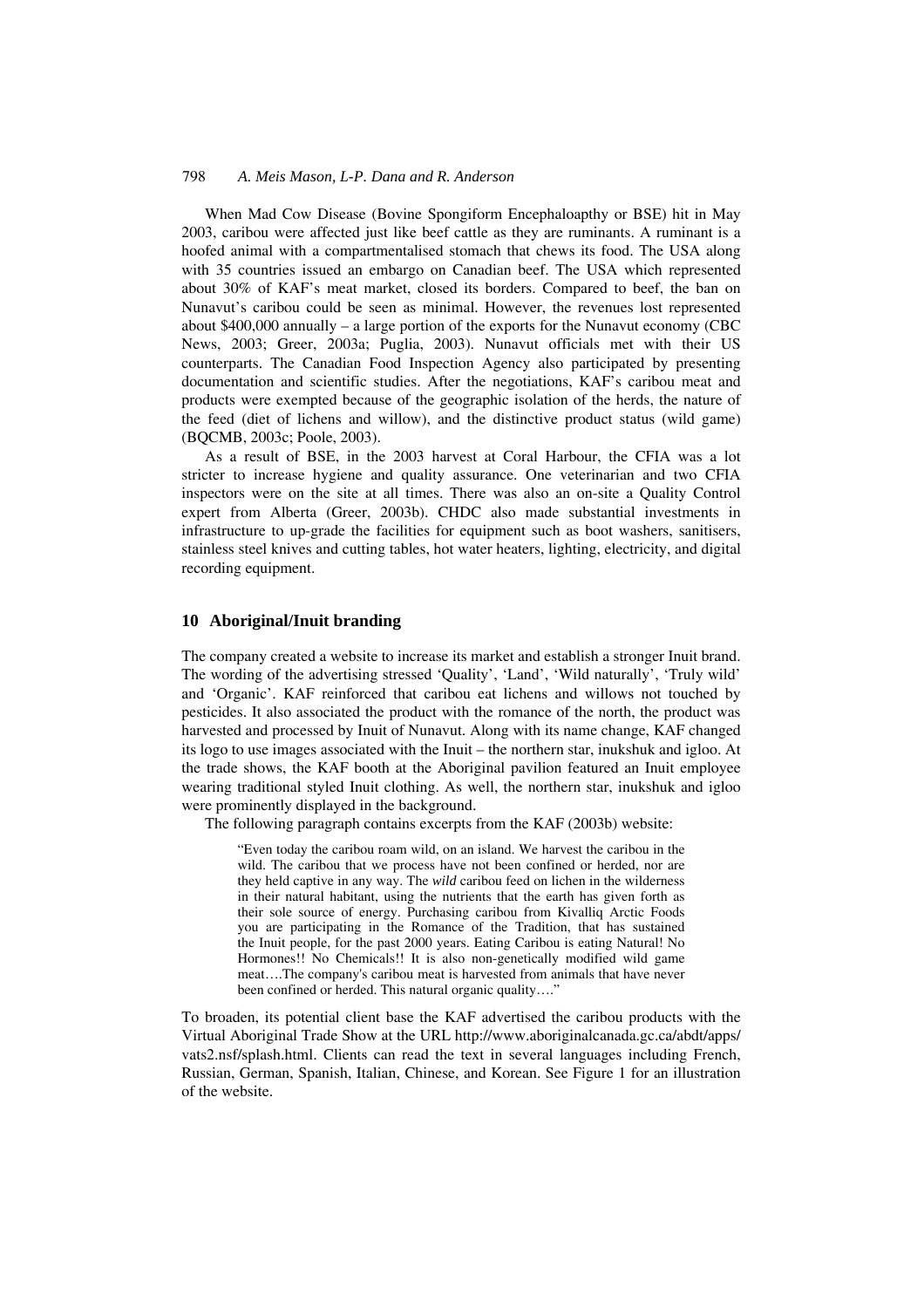The Aboriginal International Business Development committee developed the *Directory of Aboriginal Exporters 2002* to increase the level of participation of Aboriginal firms in exporting activities. KAF had a listing in the directory. The firm was also added to the *World Network for Exports (WIN Exports database)*. This is used by trade commissioners around the world to source products and services from Canada (FAIT, 2006; WIN Exports).

'Le Toit du Monde' is a quarterly magazine with 6000 copies distributed across Canada and in Europe, primarily France. The Nunavut Economic Development and Employability network (RDEE) developed a partnership with the magazine to run a special four-page centre insert on entrepreneurship in Nunavut. The feature article in June 2002 was about the marketing of game, a potentially promising industry for new Francophone businesses and highlighted KAF. The Premier of Nunavut, Hon. Paul Okalik had suggested the topic as a means of supporting market development efforts in Francophone countries, particularly France (NCCFHRD, 2002).



**Figure 1** Kivallig arctic foods' listing at the virtual aboriginal trade show

*Source:* http://www.aboriginalcanada.gc.ca/abdt/apps/vats2.nsf/splash.html

Value added processing was 15% in 1995–1996 but had grown to 100% by 2005. Within five years, exports of game meats, caribou and musk-ox to the USA exceeded \$840,000 and an additional \$210,000 was exported to Europe in 2003.

## **11 Expanding into other products**

Antler velvet and antlers are in international demand today. As animal protection organisations pressured to restrict the use of elephant, rhineoceros, tiger and walrus products, Asian and other markets have looked globally. In 2003, Richard Connelly,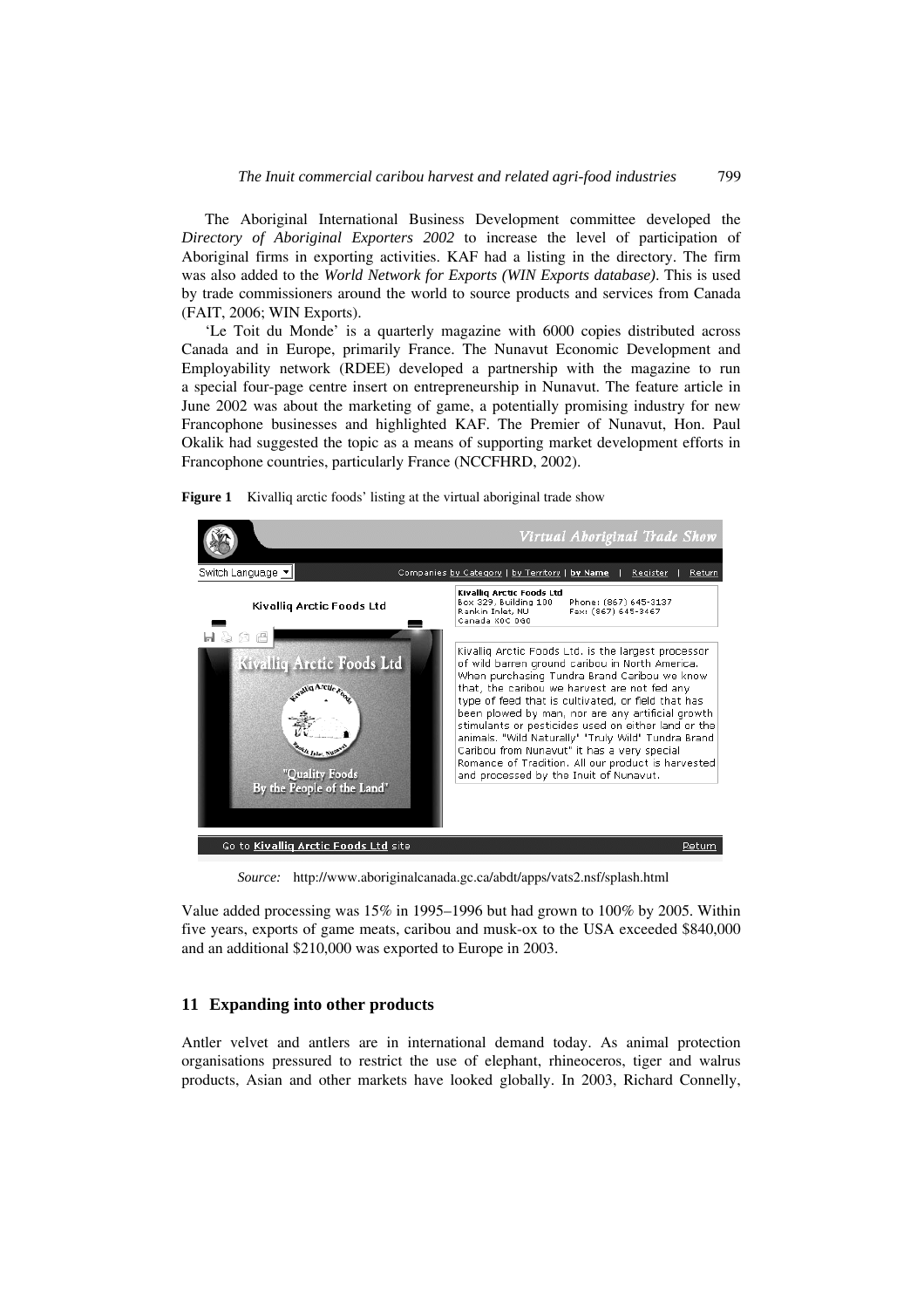Manager of the CHDC posted an advertisement globally on the internet for buyers interested in caribou antlers. A week later inquires had come from Taiwan for antlers, tails, tendons and penises. Other calls came from China, Germany, Australia, and the USA (Howatt, 2003b, p.10). There was interest from the USA and Asia in antlers, bones, and sex organs. The powder is used in soups and medicines. KAF now sells antlers from younger animals in the south.The Buyer wanted them cut into small chunks, boxed and then shipped. (Greer, 2004). Some Inuit people were upset by selling the antler parts. They are also looking at using the felt from the antlers to produce blankets or boot liners (INAC, 2006).

Since 1997, the Hamlets and Communities of Kivalliq Region and the Government of Nunavut have organised annual trade missions to Manitoba to establish new business contacts and strengthen relationships. The Kivalliq Chamber of Commerce has participated in these. One area of partnership resulted in the introduction of a tanning and taxidermy skills training programmes in 2003.

#### **12 Sustainable development**

According to Marten (2001), "A healthy society gives equal attention to ecosystem health, economic development, and social justice because they are all mutually reinforcing". Having experienced shortages of game, hunters and trappers are very concerned about sustainable resource management. The Hunters and Trappers Associations were formed in the 1970s. They also participate in co-management bodies including the Nunavut Wildlife Management Board, the Nunavut Planning Commission, the Nunavut Impact Review Board, the Nunavut Water Board, and the Nunavut Surface Right Tribunal. Under the direction of the Inuit, these government bodies oversee how the land and water are used, and how wildlife is managed and preserved in the Nunavut Settlement Area (Aglukark, 1999).

Kivalliq Arctic Foods, and Nunavut as a whole, practise resource management to ensure a lasting supply of caribou for their clients and business partners. And thus, KAF claims, "…quantities are limited being a wild resource. But we always will have product available for sale to our client base, because of our commitment in protecting the resources of Nunavut".

The Nunavut Wildlife Management Board sets quotas for the hunts and looks at issues of herd sustainability. Recent minutes show the Board addressing issues such as summer and winter range, available forage, return of the wolf as a natural predator, increasing effectiveness of the harvest, determining the maximum radius serviceable by any particular abattoir (one Inuit hunter had suggested a 20-mile radius otherwise logistics made it impossible to take the full quota). The Board also has examined inter-settlement trade for those communities where wolves and other circumstances had reduced the herds. The Board's five-year resource management strategy includes combining traditional and scientific knowledge; careful herd management (measurement, quota's and female kill ratio); controlling business and economic growth; examining industry sector interactions; periodic reevaluation. Summer (2005) in reviewing the on-going sustainability of the caribou harvest and related agri-food processing suggested increasing efficiency and extracting more value; holding broader stakeholder engagement and dialogue sessions to discuss on-going sustainability; documenting impact of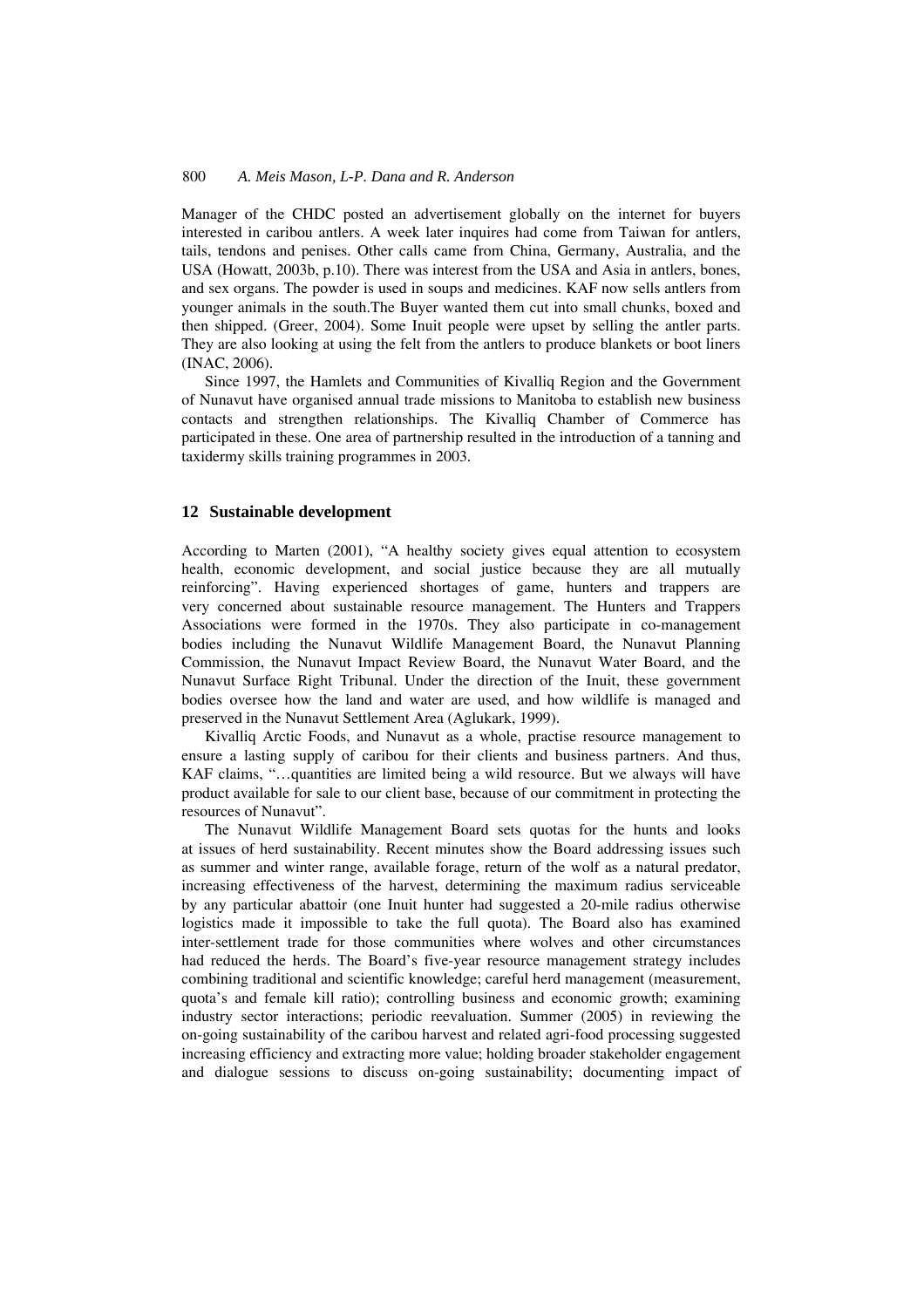climate change and also bio-chain concentration of chemical pollution from south; and participating in major studies, *e.g*., World Wildlife Federation; Arctic Studies; Circumpolar Studies.

The Nunavut Government in summer and fall of 2005 completed two studies to determine the economic viability of the commercial caribou harvests in Kivalliq and Nunavut. The caribou populations have been declining as well costs associated with the harvesting, processing, marketing of the caribou have increased substantially. The priority was to ensure the increased commercial harvesting levels will not affect the future of subsistence hunting (Connelly, 2006). Funding for both studies came from an Agricultural Policy Framework Initiative.

#### **13 Impacts**

Robert Connelly of the Nunavut Government Department of Economic Development provided the following information on the socioeconomic impacts of the caribou harvest and processing.

This is Coral Harbour's biggest project of the year. At peak, it employs 68 Coral residents for six to ten weeks. Ninety-nine percent are Inuit. Eighty percent of those employed return each year. The annual payroll is about \$500,000 Cdn in direct employment. The majority of camp workers put in enough hours to qualify for employment insurance benefits – \$150,000 Cdn. Economic spin-offs are a minimum of \$2.9 Cdn. million (\$650K  $\times$  4.5) for this non-decentralised community. The harvest maintains an infrastructure investment base of \$500,000 Cdn. It also maintains and builds on a strong reserve of expertise among local residents. The harvest also helps keep caribou population in control (which is the purpose of the hunt).

For Rankin Inlet, 12 full time positions have been created. All employees have qualified for medical clearances. The payroll is approximately \$300,000 Cdn. Economic spin offs are a minimum of \$1,350,000 Cdn for the community annually. This activity maintains a significant component of Rankin Inlet's industrial infrastructure. It also maintains a market for caribou which has been built up from 60 000 lbs. to over 220 000 lbs. per year. The result is over \$1,000,000 in export earnings coming into Rankin Inlet. This project maintains the investment in acquiring EU certification. This is a flag ship enterprise for the community of Rankin Inlet.

Kivalliq's caribou products have come to be strongly associated with the territory of Nunavut. According to Darrin Nichol of the Nunavut Development Corporation, "that's important because Nunavut doesn't have a lot out there in the marketplace. The product represents Nunavut and Canada. These areas don't show up on a balance sheet" (Greer, 2005).

#### **14 Conclusion**

#### *Contribution to indigenous entrepreneurship research*

The field of Indigenous entrepreneurship is emerging. This case study provides an opportunity to explore the development of one sustainable Inuit enterprise based on the caribou – a keystone of the Inuit food chain. However, the future sustainability of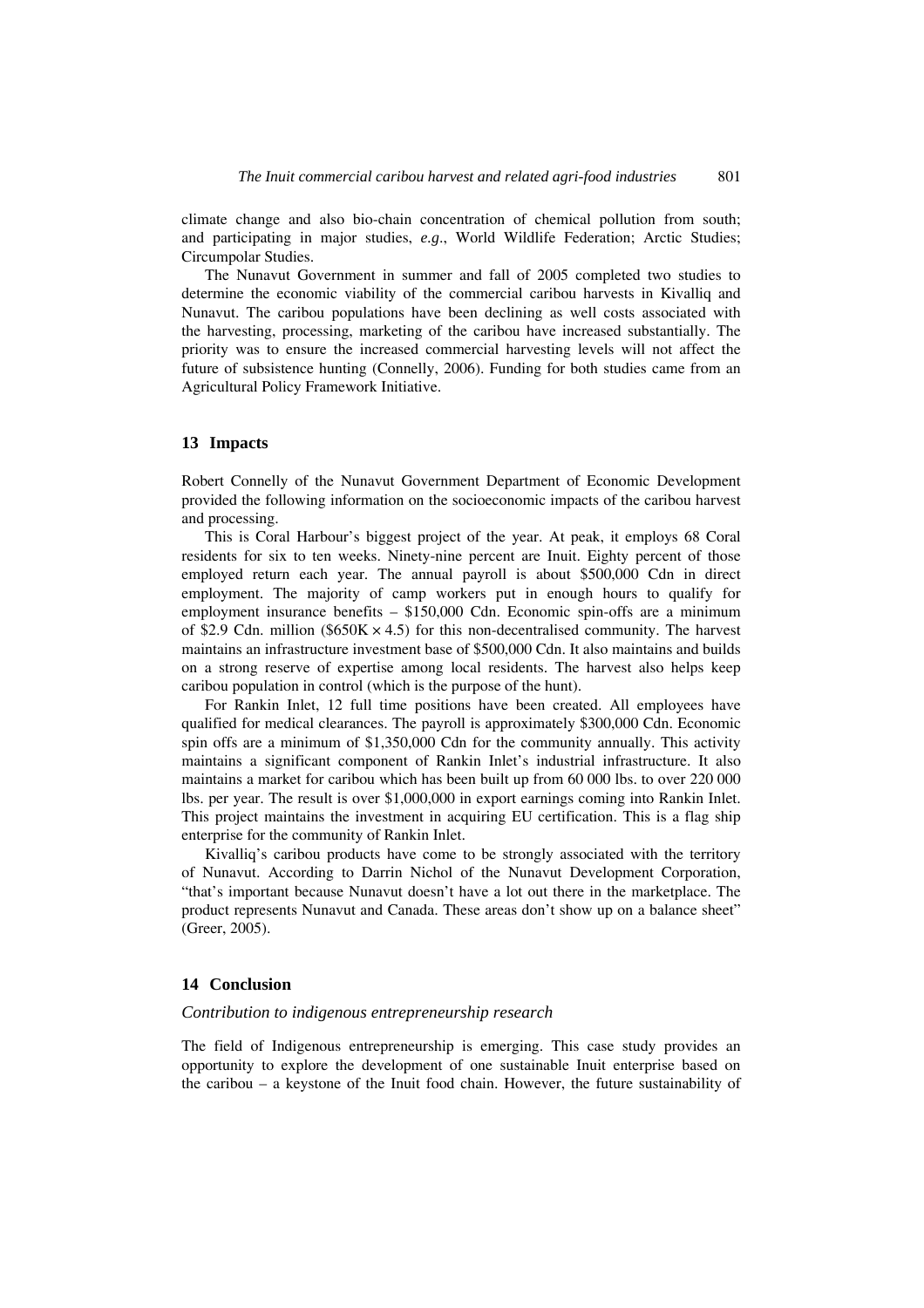this Inuit enterprise may come into question as increased resource based economic development such as mining, oil and gas, diamond extraction or northern tourism put pressure on the caribou. It would be interesting to examine how other medium and small Inuit enterprises which harvest, process and market caribou have adapted and innovated to demonstrate resilience. Additional research might also examine the processing of caribou by Inuit women, the various products made from the caribou, and the value/impact of these economic activities. Future research might also compare the development of Inuit enterprises using caribou as the input resource but within different regulatory environments, *i.e.*, Nunavut, Quebec, and Labrador in Canada. Has government policy resulted in different patterns of Inuit entrepreneurship. Future research could also compare enterprises using caribou/reindeer as the input resource within different Indigenous cultures such as Dene, Sami of northern Europe and Russia, and the Tsaatan (or Dukha) people of north-western Mongolia.

#### **Acknowledgements**

The authors would like to gratefully acknowledge the collaboration of the Nunavut Development Corporation, Kivalliq Arctic Foods, the Government of Nunavut, Indian and Northern Affairs Canada, and the Canadian Aboriginal Trade Commission.

Funding for this paper was provided in part by the Social Sciences and Humanities Research Council of Canada, the Canadian Agricultural Rural Communities Initiative and the Faculty of Business Administration University of Regina.

The initial Kivalliq Arctic Tundra Brands Case was copyrighted in 2004 by Aldene Meis Mason, Robert Anderson, Robert Giberson, Bob Kayseas, and Richard Missens. This was a partnership between University of Regina and First Nations University. The project was funded by the Canadian Agricultural Rural Communities Initiative (CARCI) under Agriculture and Agri-Foods Canada. Matching funds were provided by and Saskatchewan's departments of Industry and Resources; Agriculture, Food and Rural Revitalisation, Government Relations and Aboriginal Affairs.

#### **References**

- Agulukark, B. (1999) 'Inuit and the land as one', *Nunavut 99*, http://www.nunavut.com/nunavut99/ english/inuit\_land.html.
- Anderson, D.G. and Nuttall, M. (2004) *Cultivating Arctic Landscapes. Knowing and Managing Animals in the Circumpolar North*, New York, Oxford: Berghahn Books.
- Beverly and Qamanirjuaq Caribou Management Board (BQCMB) (2003a) 'Nutritional value of caribou', *Answers to Your Questions 2003*, 13 March, http://www.arctic-caribou.com/ QA03.html (accessed 18 January 2006).
- Beverly and Qamanirjuaq Caribou Management Board (BQCMB) (2003b) 'Mad cow woes could hurt sports hunt', *Caribou News in Brief*, August, Vol. 7, No. 1, http://www.arctic-caribou .com/news\_august03.html (accessed 18 January 2006).
- Beverly and Qamanirjuaq Caribou Management Board (BQCMB) (2004) '"What does caribou meat taste like?" "Why are the Beverly and Qamanirjuaq herds of caribou important?" *Frequently Asked Questions*, www.arctic-caribou.com/faq.html (accessed 18 January 2006).
- Bremer, R. (1995) 'Jobs for coral harbour. Caribou harvest set to start March 10th', *Northern News*, 13 February, http://www.learner.org.jnorth/www/jn95/migrations/satellite/8813555072.html.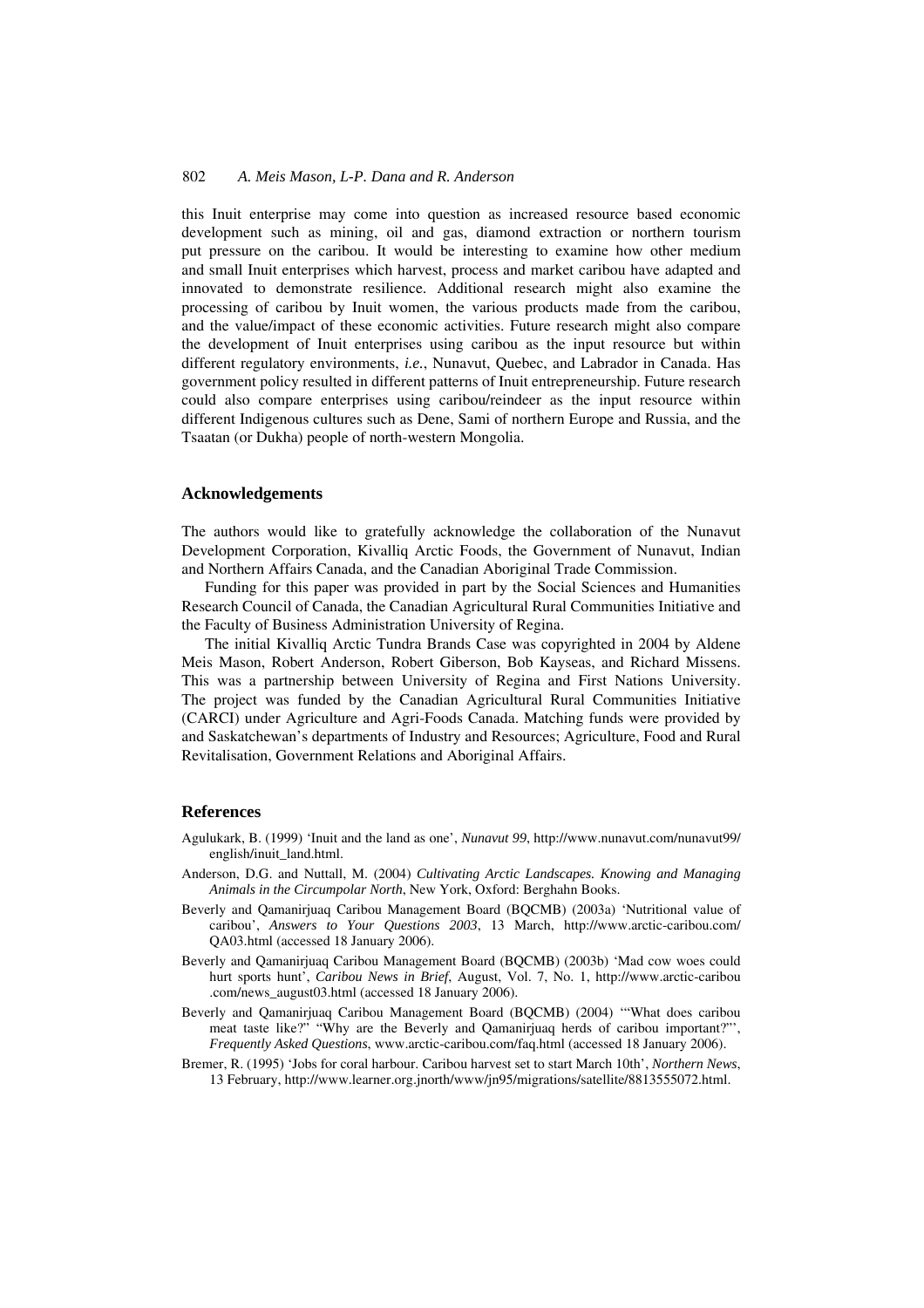- Canada-Aboriginal People's Roundtable 2004 (2004) 'Economic opportunities sectoral follow-up session facilitators' report, background information and flip chart notes – Inuit breakout group', http://aboriginalroundtable.ca/sect/econ/index\_e.html (accessed 10 November 2005).
- CBC News (2003) *Nunavut Meat Exporters Rail Against US Cow Ban*, http://www.cbc.ca/ stories/2003/05/26/bse\_nunavut030526 (accessed 11 February 2006).
- Christie, K.B. and Ferrazzi, G. (1991) *Coral Harbour, N.W.T*, 1991 Aboriginal Management Case Writing Competition.
- Conference Board of Canada (2002) *Nunavut Economic Outlook: An Examination of the Nunavut Economy*, Ottawa: The Conference Board of Canada, Custom report prepared for the Government of Nunavut, www.gov.nu.ca/frv21.pdf (accessed 1 December 2006).
- Connelly, R. (2005) *Coral Harbour Caribou Harvest and Kivalliq Caribou Processing*, in telephone conversations and e-mails with Aldene Meis Mason, Government of Nunavut.
- Dragon, J. (2002) 'Commercial use of caribou (*Rangifer tarandus*) in the Canadian Arctic', PhD thesis, Department of Renewable Resources, www.deer.rr.ualberta.ca/theses/thesisDragon.pdf.
- Foreign Affairs and International Trade Canada (2006) 'Export services for small and medium-sized enterprises', *Directory of Aboriginal Exporters 2002*, Aboriginal Planet Business Centre, http://www.dfait-maeci.gc.ca/aboriginalplanet/750/business/business-en.asp (accessed 11 February 2006).
- George, J. (1998) 'Caribou marketers pin hopes on portable abattoirs', *Nunatsiaq News*, 12 April, http://www.nunatsiaq.com/archives/nunavik981120/nun840410\_10.html (accessed 21 January 2006).
- Greer, D. (2003a) 'Kivalliq meat stopped at U.S. border. A case of mad cow disease in Alberta is having an impact on the Kivalliq region', *Northern News Service*, http://www.nnsl.com/ frames/newspapers/2003-05/may26\_03mad.html.
- Greer, D. (2003b) 'Raising the bar', *Northern News Service*, http://www.nnsl.com/frames/ newspapers/2003-05/may14\_03harv.html (accessed 13 February 2006).
- Greer, D. (2004) 'Caribou harvests 3,200 caribou', *Northern News Service*, http://www.nnsl.com/ frames/newspapers/2004-04/apr\_04Kshoo.html (accessed 13 February 2006).
- Greer, D. (2005) 'Cash for caribou', *Northern News Services*, http://www.nnsl.com/frames/ newspapers/2005-02/feb16\_05c.html (accessed 13 February 2006).
- Howatt, T. (2002a) 'Big business. Inuvialuit revenue grows to \$200 million: Nunavut Development Corp. employs 625 through nine companies', *Opportunities North 2002, Northern News Services*, http://www.nnsl.com/ops/corp.html.
- Howatt, T. (2002b) 'Country food hits \$1 million in sales. European certification key to new markets', *Opportunities North 2002*, http://www.nnsl.com/ops/countryfood.html.
- Howatt, T. (2003a) 'European certification difficult to acquire', *Diversified Livestock Producer*, Western Producer, 26 June.
- Howatt, T. (2003b) 'Traditional Inuit foods find markets in North America and Europe', *Diversified Livestock Producer*, Western Producer, 26 June.
- Hutchinson, M. (2002) 'Nunavut turns 3: guaranteed employment must bring own home', *Aboriginal Times*, 2003 NICHE Publishing Inc., April, http://www.aboriginaltimes.com/ politics/nunavut-turns-3/view.
- Indian and Northern Affairs Canada (INAC) (2001) 'ANUGA 2001 first people's pavilion trade mission report', Internal document provided by Jerry Ghazal, Program Manager, Economic Development Programs Directorate Indian and Northern Affairs Canada by e-mail on 11 November 2005.
- Indian and Northern Affairs Canada (INAC) (2004) 'Coral harbour: originality and resource management', *Experiences in First Nations, Iniuit and Northern Communities: Comprehensive Community Planning, Sharing the Story*, http://www.pwgsc.gc.ca/si/inac/ content/docs\_governance\_comm\_part5a-e.html (accessed 20 September 2006).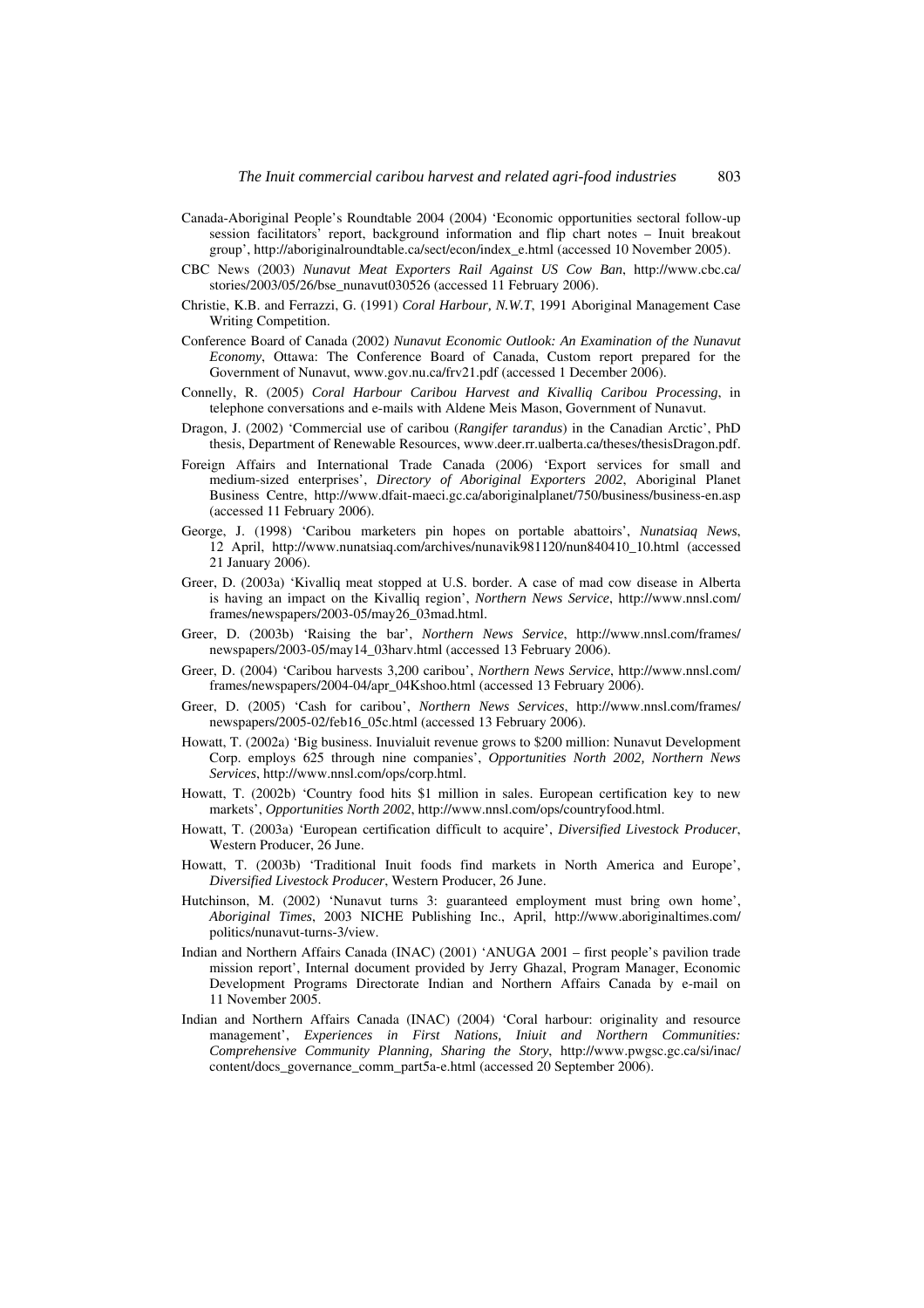- International Trade Canada (ITC) (2003) 'SIAL Montreal a recipe for success', *Aboriginal Entrepreneurs Take on the World by Olivier Bourque*, CanadExport, 16 May, http://w01 .international.gc.ca/canadexport/view.asp?id=372176&language=E (accessed 11 February 2006).
- Inuit Tapiriit Kanatami (ITK) (2004) *The Case for Inuit Specific: Renewing the Relationship Between Inuit and the Government of Canada*, Ottawa: ITK, http://www.itk.ca/ publications/20040419-inuit-specific-final.pdf (accessed 10 November 2005).
- Jernsletten, J.L. and Klokov, K. (2002) *Sustainable Reindeer Husbandry*, Tromsø: Centre for Saami Studies.
- Kivalliq Arctic Foods (KAF) (2003a) 'EU619. Wholesalers of caribou game meat & arctic char', http://www.tundrabrandcariboo.ca (accessed 11 July 2003).
- Kivallia Arctic Foods (KAF) (2003b) 'EU 619. Wholesalers of caribou game meat & arctic char', http://www.tundrabrandcaribou.ca/caribou.htm (accessed 26 September 2003).
- Kivalliq Arctic Foods Ltd. (KAF) (2003c) *Nunavut Development Corporation*, http://www.ndcorp .nu.ca/ (accessed 11 July 2003).
- Kofinas, G., *et al*. (1999) *Research Planning in the Face of Change: The Human Role in Reindeer/Caribou Systems*, http://www.rangifer.net/rangifer/resplan/fullplan.cfm (accessed 21 January 2006).
- Lawrence, R. (2000) 'Up-market restaurant trade loves Nunavik caribou', *Circles of Light*, Indian and Northern Affairs Canada, July–August, http://www.ainc-inac.gc.ca/nr/nwltr/col/ 2000/jul02\_e.html.
- Marten, G.G. (2001) *Human Ecology: Basic Concepts for Sustainable Development*, Sterling, VA: Earthscan.
- Myers, H. (2000) 'Options for appropriate development in Nunavut communities', *Etudes/Inuit/Studies*, Vol. 24, No. 1, pp.25–40.
- National Aboriginal Economic Development Board (NAEDB) (2004) *Response to the Canada-Aboriginal Peoples Roundtable Economic Opportunities Sectoral Follow-up Session Facilitators' Report held in Ottawa on Dec. 13 and 14, 2004*, http://www.naedb-cndea.ca/epic/internet/innaedb-cndea.nsf/vwapj/Final-EOSS\_Response\_e .pdf/\$FILE/Final-EOSS\_Response\_e.pdf.
- National Committee for Canadian Francophonie Human Resources Development (NCCFHRD) (2002) *Bulletin*, Vol. 5, No. 4, p.14, http://franco.bistromatics.com/bulletin/03-02/15\_e.shtml (accessed 11 February 2006).
- Nunavut Bureau of Statistics (1999) '1999 Nunavut community labour force survey', *Overall Results and Basic Tables*, http://www.gov.nu/ca/English.pdf.
- Nunavut Development Corporation (NDC) (2003) *Annual Reports 2002–2003*, http://www .ndcorp.nu.
- Nunavut Implementation Commission (NIC) (1995) 'Footprints in new snow', *A Comprehensive Report to the Department of Indian Affairs and Northern Development, Government of Northwest Territories and Nunavut Tunngavik Inc. Concerning the Establishment of the Government of Nunavut, Iqaluit, NU*, March, p.57.
- Nunavut Tunngavik Inc. (2002) *Piliriaksaliuqatigiikniq: A Conference on the Economy*, Gjoa Haven, Nunavut, 17–19 June http://www.tunngavik.com/site-eng/busdev/pili\_report \_complete.pdf.
- Pauktuutit Inuit Women's Association (PIWA) (2004) *Presentation by Jennifer Dickson, Executive Director to the United Nations Permanent Forum on Indigenous Issues: Indigenous Women as Agents of Change*, http://www.pauktuutit.ca (accessed 14 November 2005).
- Poole, N. (2003) 'Caribou ban "unfair"', *The Government of Nunavut wants the United States to Reconsider a Ban on Caribou and Muskox Meat*, http://www.nnsl.com/frames/newspapers/ 2003-06/jun2\_93meat.html (accessed 13 February 2006).
- Puglia, C. (2003) 'Meat ban? No worries', *Northern News Services*, 18 June, http://www.nnsl.com/ frames/newspapers/2003-06/jun18\_03meat.html (accessed 13 February 2006).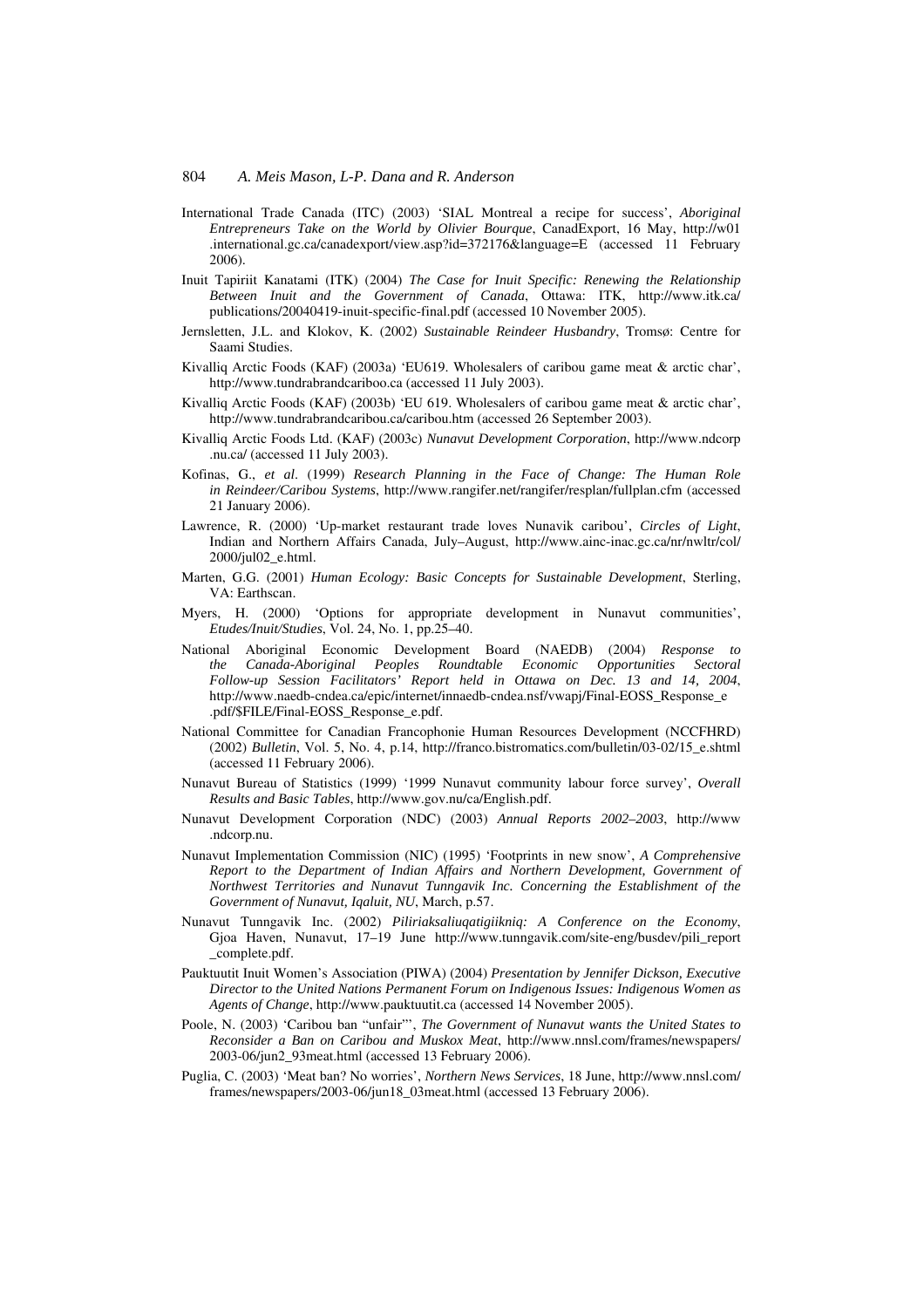- Rideout, D. (2001) 'Okalik takes a little bit of Nunavut to the U.S.', *Nuntasiaq News*, 7 December, http://www.nuntasiq.com/archives/nunavut011207/news/nunavut/11207\_5.html (accessed 31 January 2006).
- Schindel, B. (2003) *Presentation on Kivalliq Arctic Foods at the Native Investment and Trade Association's Western Aboriginal Economic Summit*, Saskatoon, Saskatchewan.
- Schindel, B., General Manager Kivalliq Arctic Foods, In person and telephone interviews and emails with Aldene Meis Mason between 2001 and 2004.
- Statistics Canada (2004) 'A profile of Canada's Inuit population', http://www12.statcan.ca/english/ census01/products/analytic/companion/abor/groups3.cfm (accessed 31 January 2006).
- Treasury Board of Canada Secretariat (2005) *Canada's Performance Report 2005 Annex 3 – Indicators and Additional Information*, http://www.tbs-sct.gc.ca/report/govrev/05/ ann304\_e.asp (accessed 31 March 2006).
- Tungavik Federation of Nunavut (TFN) (1989) 'Future imperfect: an Inuit response', *Northern Perspective. Canadian Arctic Resources Committee*, January–March, Vol. 17, No. 1, http://www.carc.org/pubs/v17no1/index.html.
- USDA (2003a) 'US exporter assistance: food laws for exporting from the US to the UK', http://www.usembassy.org.uk/fas/food\_laws.htm (accessed 11 July 2003).
- USDA (2003b) 'US exporter assistance: labelling requirements for food  $\&$  ag exports to the UK', http://www.usembassy.org.uk/fas/labelling.htm (accessed 11 July 2003).
- Watt Cloutier, S. (2003) 'The indigenous entrepreneur: sharing a path to global sustainability', *Presentation to World Summit of Indigenous Entrepreneurs*, Toronto, Ontario, 18–20 August, http://www.inuitcircumpolar.com/index.php?ID=77&Lang=En (accessed 15 November 2004).
- Wilkin, D. (1999) 'Manitoba officials propose closer trade with Nunavut', *Nunatsiaq News*, 12 March, http://www.nunatsiaq.com/archives/nunavut990329/nvt90312\_16.html (accessed 12 January 2006).

#### **Bibliography**

- Bell, M. (2003) 'What we have learned from our elders', *A Discussion Paper Toward the Development of the Nunavut Economic Strategy*, Yellowknife: Inukshuk Management Consultants, http://www.inukshukmanagement.ca.
- Canada Department of Foreign Affairs and International Trade, Aboriginal Planet Business Centre, http://www.dfait-maeci.gc.ca/aboriginalplanet/750/business/business-en.asp (accessed 11 February 2006).
- Canada Department of Foreign Affairs and International Trade, *ANUGA 2001 Trade Mission Report*.
- Ernerk, P., *The Kivalliq Region in Supplemental Materials #3 Inuit Culture*.
- George, J. (2000) 'Keewatin processing plant gets the nod from EU', *Nunatsiaq News*, 15 September, http://www.nunatsiaq.com/archives/nunavut000930/nvt20915\_09.html.
- Hanson, A.M., 'The Baffin region', *Supplemental Materials #3 Inuit Culture*.
- Heikkinen, H., 'Neo-entrepreneurship as an adaptation model of Reindeer herding in Finland', in Stamler (Ed.) Special Edition, *Nomad People*, Provided to Aldene Meis Mason in an e-mail 28 July 2006.
- Howle, D. and Sim, B., *Regulatory and Economic Aspects of Accessing International Markets Workshop*, http://www.agbiotechnet.com/nabc/nabc9/0763.4.
- Industry Canada, *Canadian Aboriginal Firms Offer 'Taste of Tradition' at ANUGA 2001 Fair and Trade Show*, http://www.ic.gc.ca/cmb (accessed 26 September 2003).
- Industry Canada, *Kivalliq Arctic Foods Ltd. First Peoples Pavilion Exhibitor Fact Sheet*, http://strategis.ic.gc.ca/epic/internet/inabc-eac.nsf.